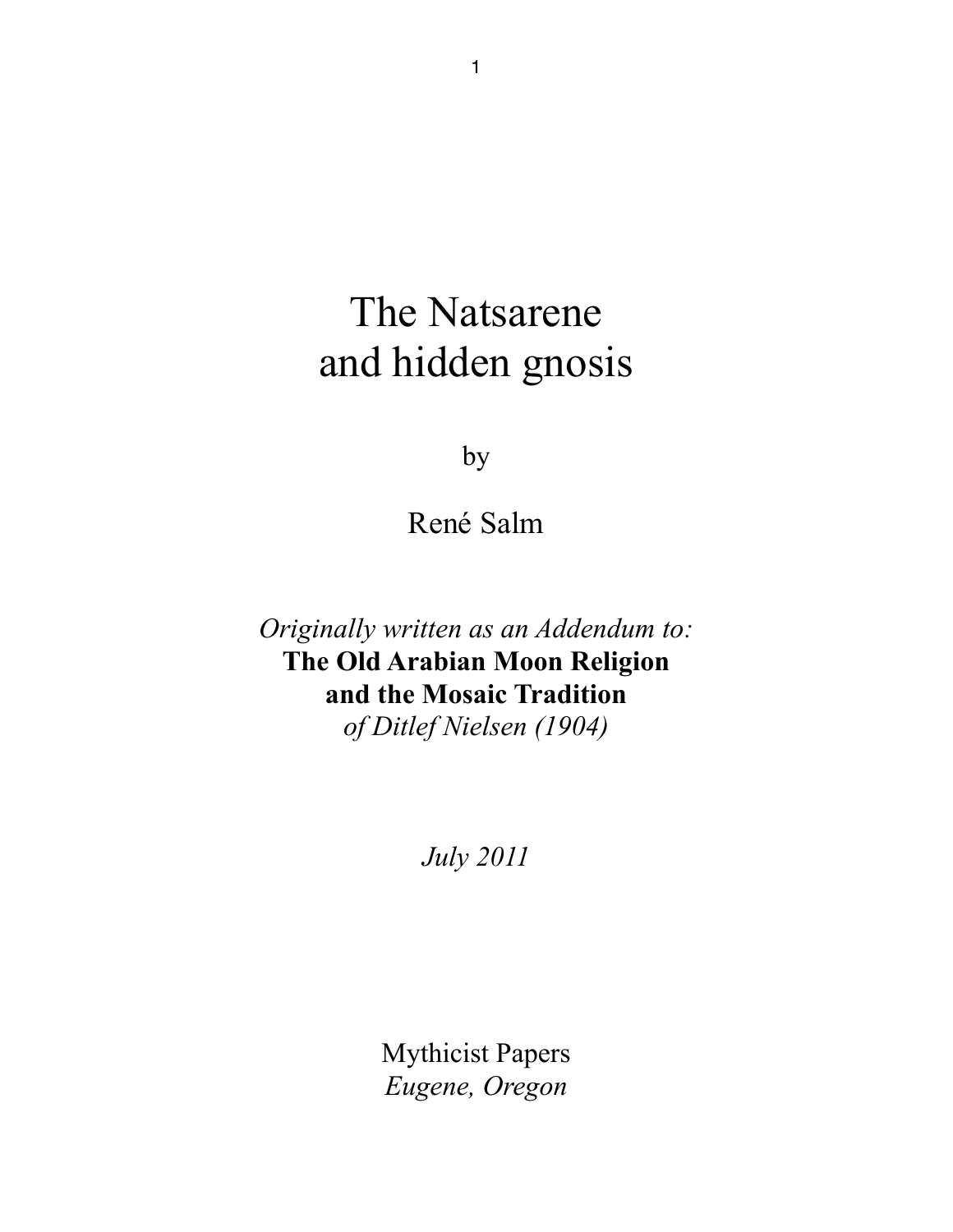#### Foreword

This lengthy Addendum follows the third installment (Chapters 3–4) of my translation from the German of Ditlef Nielsen's book, *The Old Arabian Moon Religion and the Mosaic Tradition* (1904). It is conceived to be read in conjunction with Nielsen's groundbreaking work, for the German explores a number of still novel themes which are foundational to my thought, such as: the influence of North Arabian religion on early Israelite origins, and in turn on Christianity; the gnostic nature of the religion of Midian, where Moses allegedly sojourned and learned from Jethro; and the gnostic character of the most ancient Israelite religion.

The terms *Nazarene* and *Nazoraean*, familiar from the Christian gospels, continue to present enigmas. In the Addendum, I show that these terms reflect the Semitic *n-ts-r*  (nun-tsade-resh), a root with specifically gnostic connotations going back to the Bronze Age. The dictionary tells us that Hebrew *natsar* means "watch, preserve, guard." Its cognates in related Semitic languages also signify "secret knowledge" and "hidden things." Each of these meanings is a potent concept in the various gnostic religions of all eras, and these significations are known in history at least as far back as the "time of Noah"—that is, before 2,000 BCE when the flood story was first created.

The publication of my 2008 book, *The Myth of Nazareth: The Invented Town of Jesus*, has challenged the all too facile assumption that *Nazarene* in the New Testament means "from Nazareth." As a result, new attention is now being placed on the enigmatic term. For perhaps the first time, we can now see that *Natsarene* (or a close cognate, with Semitic *tsade*) was widely used in early Middle Eastern religions to designate the person of advanced spirituality, a spirituality linked to hidden gnosis. Hence the title of the Addendum, "The Natsarene and hidden gnosis."

A discussion of hidden gnosis inevitably introduces unfamiliar symbols. Common terms like water, the well, the gate, the underworld, and the serpent take on unexpected meanings as metaphors, as do "places" such as *Bethlehem* and *Ephrathah*. Ancient man was much more at home in the spiritual world of gnosticism than is man today, immersed as we are in "the deep sleep of materiality."

> - René Salm (July, 2011)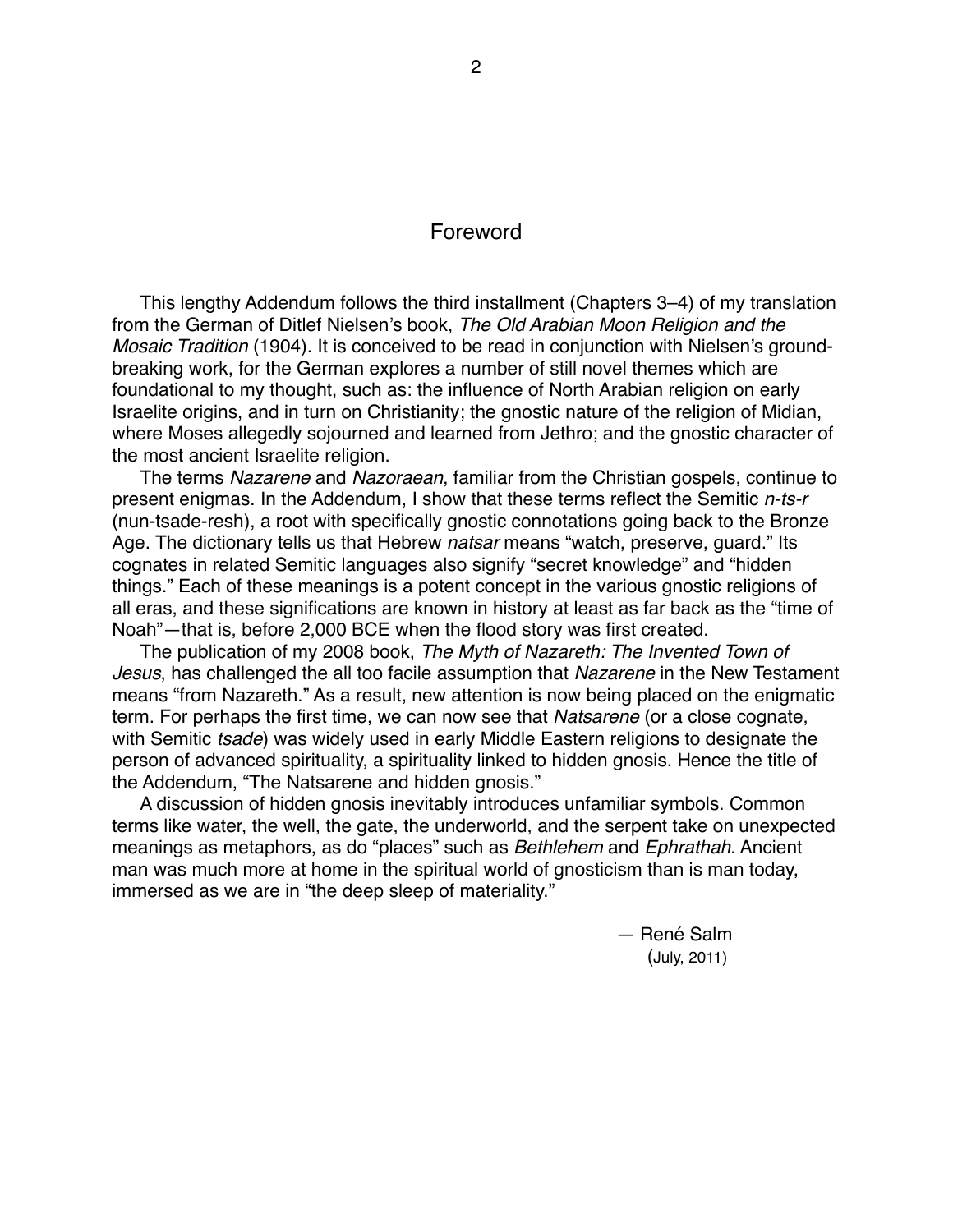The Natsarene and hidden gnosis

## **Contents**

- 5 Noah, the first Natsarene
- 6 Gnosis and flowing, 'living' water<br>7 Baptism, water, and Bethlehem
- Baptism, water, and Bethlehem
- 8 David, Bethlehem, and the scribes
- 10 The cave of Bethlehem<br>12 Ephrathah and 'crossing
- Ephrathah and 'crossing over'
- 15 The demise of gnosticism
- 16 Bethlehem, Dan, Levites, and Aaronides
- 19 Watchfulness, gnosis, and Christian scripture

*Select Bibliography*

#### Character list

| $=$ "a"                                       | (Heb. alef)                  |
|-----------------------------------------------|------------------------------|
| $=$ (stop)                                    | (Heb. ayin)                  |
| $\hat{H}$ , $\hat{h}$ = "ch"                  | (Heb. het)                   |
| $\mathsf{S}, \, \mathsf{s} = \mathsf{``ts''}$ | (Heb. tsade)                 |
| $\hat{S}$ $\check{s}$ = "sh"<br>= "th"<br>t   | (Heb. shin)<br>(Heb. $tav$ ) |

Long vowels are marked by a superscript macron.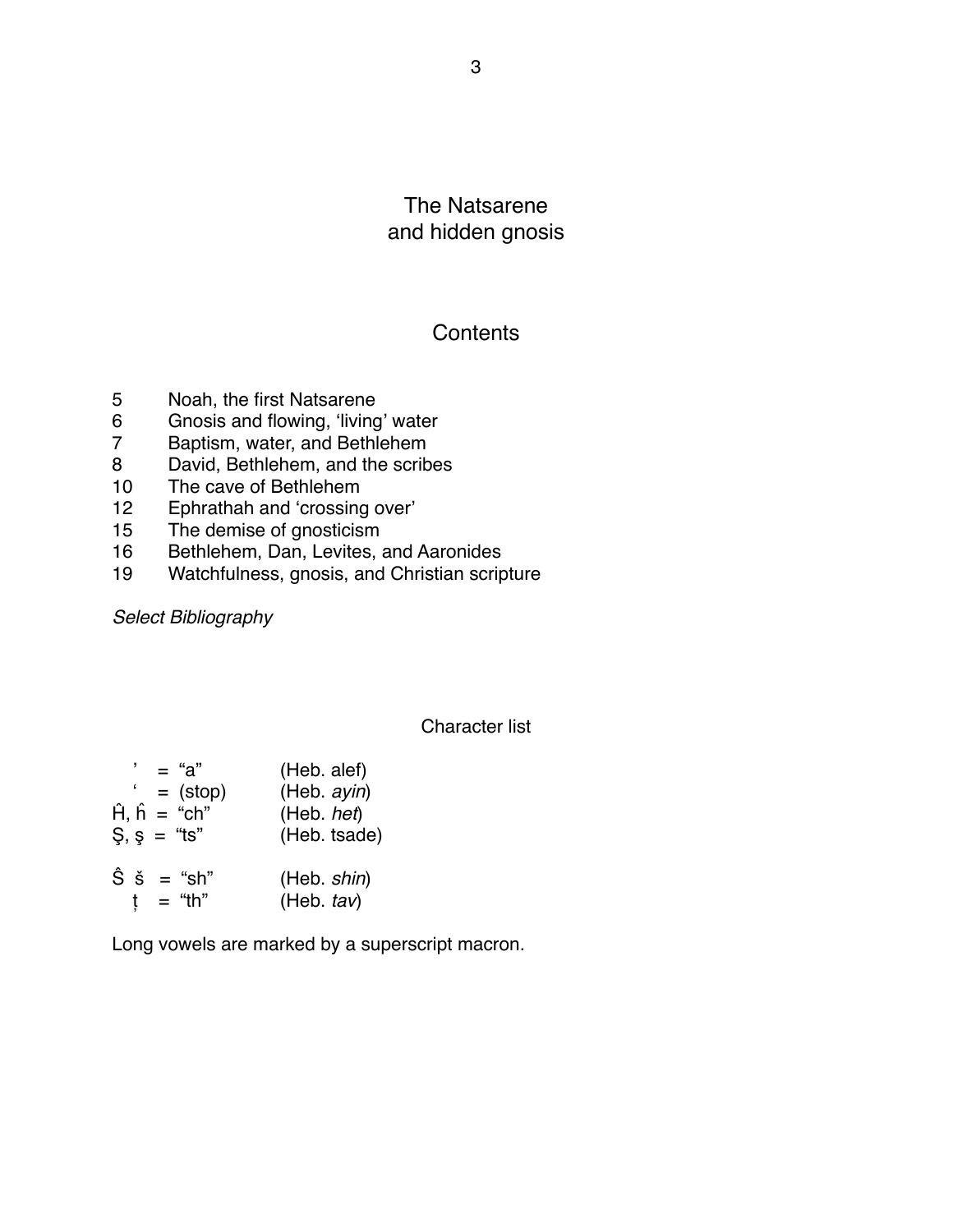## The Natsarene and hidden gnosis

In Mesopotamian cuneiform texts of the second millennium BCE—the oldest stratum of Semitic usage—*na*ṣā*ru* has a wide complex of meanings. It includes: (1) be watchful, alert, on guard; (2) restrain, control; (3) keep secrets; and (4) preserve, keep, observe[.1](#page-3-0) The root is *n-ts-r*, in Hebrew nun-tsade-resh (נצר). From this root we must also seek the derivation of the Greek ναζαρηνoς, found in the New Testament (Gospel of Mark), and also of its cognates ναζωραιος (Gospel of Matthew), the intermediate form ναζαρα ("Q"), and finally the name of the village from which Jesus ostensibly hailed, ναζαρὲθ. For a number of reasons, it has generally been acknowledged that the latter does not derive from the Semitic name of the village, נצרת") Natsareth")[.2](#page-3-1)

From the Semitic root n-ts-r also derives the Mandean *Na*ṣ*uraia* (pl. -*aiia*):

[T]hose amongst the community who possess secret knowledge are called *Na*ṣ*uraiia—*Nazoreaeans... At the same time the ignorant, or semiignorant laity are called 'Mandaeans,' Mandaiia-'gnostics.'

 $(E. Drower p. IX.)$ 

Miss Drower writes elsewhere that the *Na*ṣ*uraiia* are those "skilled in esoteric knowledge."[3](#page-3-2) On account of that esoteric knowledge Mandeism is known as a gnostic religion.

Being "watchful," "on guard," and spiritually "awake" are recurring themes in Near Eastern religion going back at least to Sumerian times. The Mesopotamian and Hebrew usages of *natsar* are comparable, with the exception that the esoteric or hidden dimension known in the former is muted in Jewish scripture[.4](#page-3-3) This is not surprising, for secret knowledge—especially that leading to ʻgnosis' (man's apperception of the transcendent or of the divine)—has never been acceptable to normative Judaism.

*Natsar* is frequently encountered in Jewish scripture—often accompanied by its synonym *shamar*, "watch" (from whence the *Samaritans*, also "watchers"). Watchfulness, of course, protects against the element of surprise, and Yahweh's actions come ʻsuddenly' to those who are not prepared. His actions are punishments, judgments upon the wicked. Yahweh appears unexpectedly (Mal 3:1); he suddenly

<span id="page-3-0"></span><sup>1</sup> CAD vol. 11, p. 33 ff. (*na*ṣā*ru*).

<span id="page-3-1"></span><sup>2</sup> The traditional derivation is problematic on several counts. Linguistically, the Semitic tsade (voiceless) does not complement the Greek zeta (voiced). Hebrew tsade generally (though not always) yields Greek sigma. Literary problems also attend a derivation of *Nazarene/Nazorean* from *Natsareth/Nazareth*, e.g., Acts 24:5, where Paul is called "a ringleader of the sect of Nazoreans"—hardly understandable if "Nazorean" derives from a mere village. Finally, there is the weighty archaeological problem, namely, that Nazareth did not exist in the putative time of "Jesus," that is, at the turn of the era (Salm, *The Myth of Nazareth*, 2008).

<span id="page-3-2"></span><sup>3</sup> Drower and Macuch, 285.

<span id="page-3-3"></span><sup>4</sup> *Natsar* has the connotation of secrecy in only a few OT passages (Is 48:6; 65:4; Pr 7:10). Cf. BDB 666.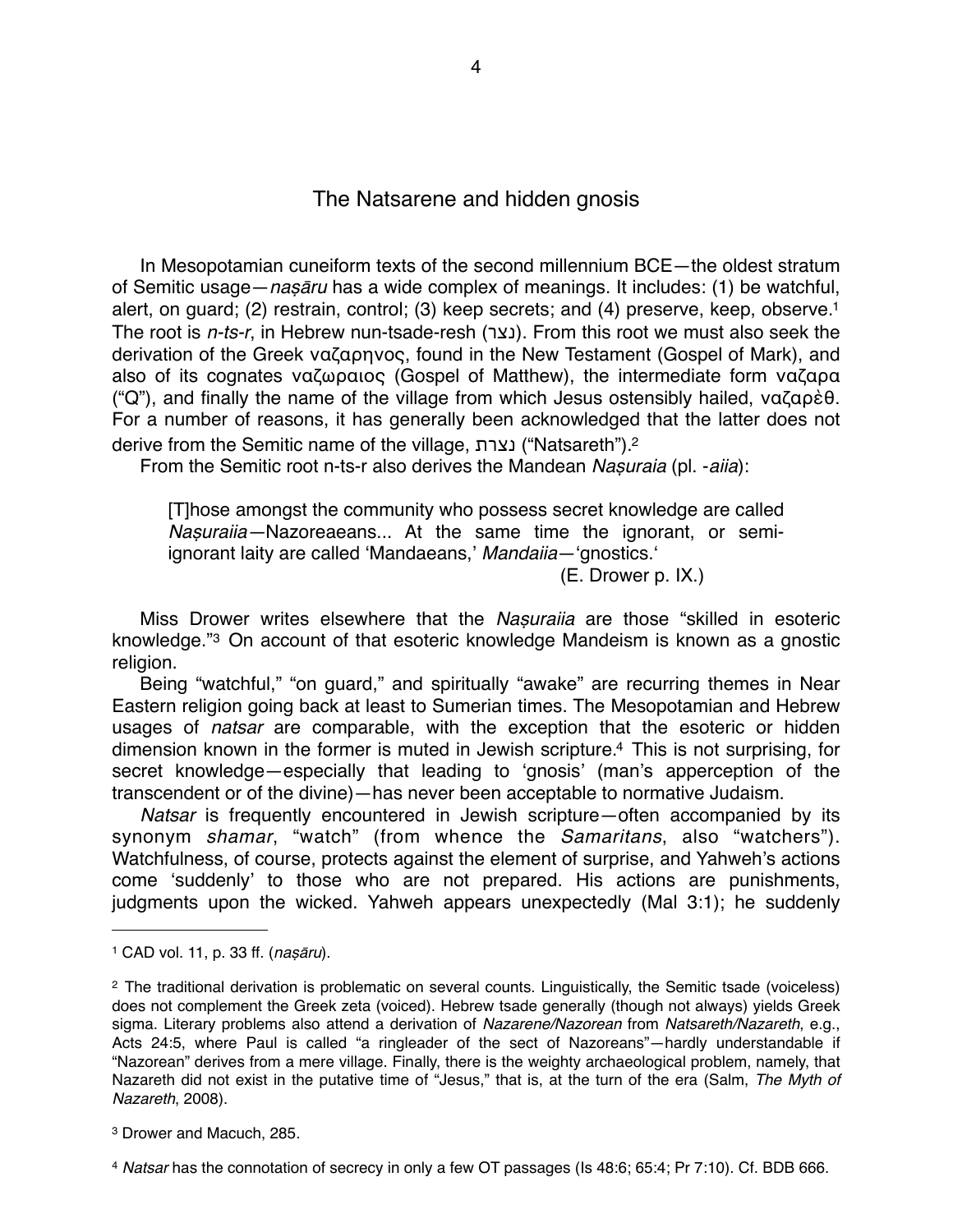metes out retribution to his enemies (Isa 48:3; Pr 24:22); and similar *quick* retribution awaits those who oppose the will of the Israelites, Yahweh's servants (Jer 18:22; 49:19; 50:44; 51:8). Most frequently, however, unexpected and sudden disaster awaits those who are guilty of moral turpitude (Isa 47:11; Job 22:10; Jer 4:20, 6:26, 15:8; Pr 3:25; 6:15; 29:1; Hab 2:7).<sup>5</sup> In these passages, the focus is not on the destructive action itself so much as on the perception of that action—the divine judgment occurs *when least expected.* This experiential aspect of "surprise" is carefully delineated in Jewish scripture:

> Disaster shall fall upon you, which you will not be able to ward off; And ruin shall come on you suddenly, of which you *know* nothing. (Isa 47:11, emphasis added.)

The key here is knowledge into the ways of the divine. The wise person knows, and thus the action of the divine does not catch him off guard. He avoids ruin because he is watchful, and his watchfulness lends him insight unseen by his peers—*gnosis*.

#### *Noah, the first Natsarene*

In the flood story, secret knowledge protects the wise person against that which destroys the entire world. The flood was a divine judgment upon all mankind, one which came suddenly. But god gave Noah secret knowledge in advance: to build an ark. The ark itself represents and symbolizes the secret saving knowledge of god. After all, it was the ark that saved Noah. Thus it is no surprise that in the Akkadian flood story the boat is named *Natsirat Napishtim*, "Preserver of Life," a phrase employing the root *n-ts-r*.[6](#page-4-1) It should also not surprise us that *nets*ē*ru* in Akkadian means "secret knowledge," particularly that received from the moon god Ea/Enki.<sup>7</sup>

The Mandeans identified Noah with the Good Shepherd, and the ark with the ship of light:

A shepherd am I, whose ship will soon arrive. I come with my light-ship containing my sheep and my lambs... Every male and female lamb which lets itself wander is pulled under by the maelstrom, is entangled by the greedy water. Whoever does not hear my call, sinks[.8](#page-4-3)

In the Akkadian flood story the ark came to rest on the very top of Mt. Nitsir—also from the root *n-ts-r*. Given the etymology of the name, Mt. Nitsir represents the saving

<span id="page-4-0"></span><sup>5</sup> In Jewish scripture, suddenness can also be an amoral aspect of nature (Job 5:3; Ec 9:12). Some passages speak of the speed of divine retribution, whether against the enemies of the Israelites, against the morally corrupt person, or against the one who opposes Yahweh. The Semitic root characterizing Yahweh's speedy retribution is most often *maher* (מהר"—(quickly." Cf. Deut 4:26; 7:3–4; 9:3, 12, 16. In one passage Moses warns: "Yahweh will send upon you disaster, panic, and frustration in everything you attempt to do, until you are destroyed and perish *quickly*, on account of the evil of your deeds, because you have forsaken me" (Deut 28:20).

<span id="page-4-1"></span><sup>6</sup> Lambert and Millard 126 line 8.

<span id="page-4-2"></span><sup>7</sup> CAD vol. 11.2: 276, Bezold 204. Also cf. D. Nielsen chp. 2 (translated by myself), the section "N-ts-r and the lunar origins of the flood story," esp. nn. 31 & 32.

<span id="page-4-3"></span><sup>8</sup> Lidzbarski 48. Cf. Jn 10:1–18.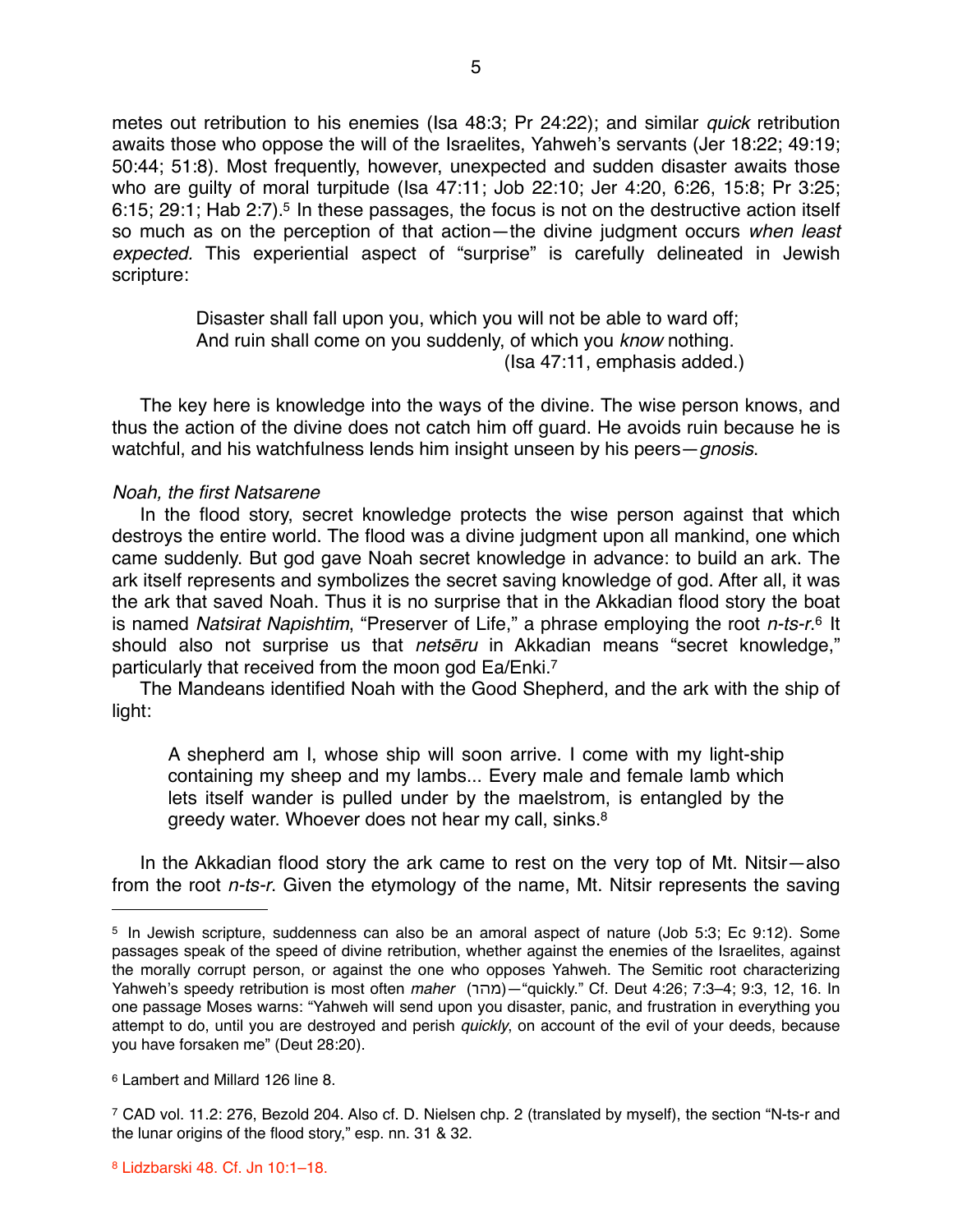knowledge of god, the "secret knowledge" not vouchsafed to the rest of the world. Metaphorically speaking, it is a firm resting place—indeed, the only resting place in existence while the rest of the world is under water. The top of Mt. Nitsir is halfway between earth and heaven, where god and man meet. In the simplest terms, Noah has miraculously pierced through the barrier (the flood) ordinarily separating life and death.<sup>9</sup> He appears unscathed ʻon the other side'[10](#page-5-1) (i.e., ʻafter' the flood). Secret knowledge allows the Natsarene to be ʻawake' when others are ʻsleeping,' to act when others do not, and in these ways to overcome death—that is, to attain immortality. In essence, Noah was the first Natsarene.

In the Akkadian version of the flood story the hero is Atrahasis, "Ultra-Wise." His very name betrays the possession of secret knowledge, *gnosis*. Because of his ability to survive the flood, Atrahasis was granted immortality. The Akkadian version is fundamentally a positive, empowering story, in sharp contrast to the biblical Garden of Eden narrative. In the latter, Adam seeks wisdom and to live forever. However, he is unsuccessful and, furthermore, is punished for the attempt—banished from the garden of Eden (Gen 3:22–24), condemned to labor for his bread and to return to the dust of the earth. The optimism of the older religion is here in stark contrast with the fundamental pessimism of Judaism.

The flood story should be interpreted in a gnostic context. Atrahasis/Noah has secret wisdom (gnosis) which saves. The rest of mankind lacks that wisdom and dies in sudden disaster.

#### *Gnosis and flowing,* ʻ*living*' *water*

Wisdom, particularly secret wisdom, was probably the first religion of man—it was the special dispensation of the Paleolithic shaman who descended deep into the dark underworld (caves) and there passed beyond the psychic vortex to "the other side," and where he met the loving "being of light."<sup>[11](#page-5-2)</sup> The shaman would return to the world above with special wisdom, ʻgnosis,' about the relations between man, animals, the divine, and nature.

Wisdom continued to be located in the realm below during the Neolithic Era. But during those six millennia (c. 9,500–3,500 BCE) the life-giving properties of water became prominent with the development of agriculture. The apt equation wisdom  $=$ water was made, for wisdom is spiritually life-giving, and water is physically life-giving. This was reinforced by the fact that fresh water, flowing water, appeared to come out of the deep recesses inside the earth, long considered sacred, through springs and wells.

If wisdom = water, one might consider it curious that, in the flood story, ʻwisdom' metaphorically kills mankind. After all, is not wisdom (particularly in a gnostic context) precisely that which saves mankind? The mystery evaporates, however, when we realize that wisdom is a two-edged sword: those who possess it are saved, while those who do not are lost. This insight was known to the ancients and lies at the foundation of

<span id="page-5-0"></span><sup>9</sup> Crossing over' is a universal religious metaphor for attaining enlightenment, e.g. in Buddhism where it is used frequently. In Paleolithic religion, one crossed the boundary between the mundane and the divine be mystically going through the subterranean cave wall (see Salm 34–39). That wall endures in the Akkadian flood story, where the divine Ea speaks to Utnapishtim through a reed wall (tabl.XI:20 ff). - RS

<span id="page-5-2"></span><span id="page-5-1"></span><sup>10</sup> See below for a discussion of this important phrase.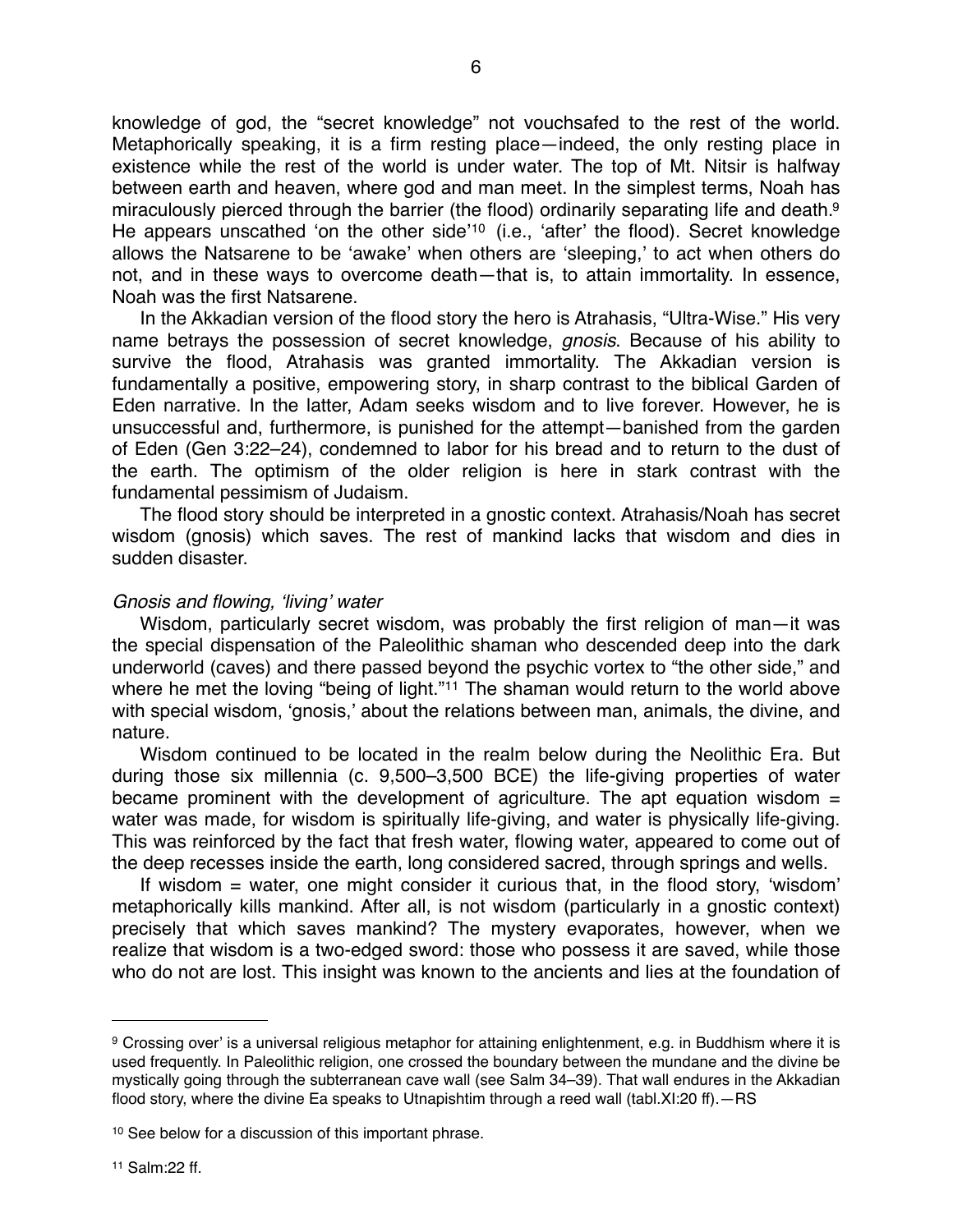the flood story. Mankind perished in the flood because it lacked secret wisdom. The water—that is, ʻtruth'—saved Atrahasis/Noah but killed the rest of mankind.

In Mesopotamian religion of the Bronze Age, the lord of wisdom, Enki, made his home in the underground ocean (*abzu*). Places where water emerged from the abzu wells and springs—were sacred. Those ʻplaces of gnosis' and ʻsources of gnosis' were guarded by divine servants of Enki known as Laḥmu (m.) and Laḥamu (f.). In Bronze Age iconography a Laḥmu stands at each side of a gate, indicating that gnosis is an entryway to the divine. In this sense, wells and springs were gates to the gnostic underworld.

En-ki in Sumerian means "Lord of the Earth." But his Akkadian name is E-a ("House of Water"). The latter name perfectly corresponds with the most prestigious Iron Age temples. In them could be found a large tank of water, called the *abzu*—such as the "brazen sea" in Solomon's temple (2 Chron 4:2), and the imposing pool of water in the Aŝŝur temple of Sennacherib (r. 704–681 BCE).

J. Roberts has linguistically linked the name *Ea* to the Semitic *hyy* ("to live"), and in this way to the Hebrew god *Yahweh*[.12](#page-6-0) Roberts further shows that the term is related to the adjective *hayy(um)*, "alive, living," with the specific meaning of spring-fed or running water.<sup>13</sup> The latter is of considerable importance in the early history of gnosticism, for it linguistically confirms the link between hidden wisdom (represented by Ea/Enki) and running, flowing, "living" water. That link—which is, *nota bene*, ancient and ʻgnostic' manifests in late antiquity as the rite of baptism.

#### *Baptism, water, and Bethlehem*

Enki lived in the watery abzu, the place of gnosis located in the underworld. He was the divine mediator, friendly advisor, and advocate of mankind, known for intellectual cunning and the ability to find solutions to the most difficult problems confronting man. It was Enki, for example, who advised Ziusudra<sup>14</sup> to build the ark and thus escape the flood. As lord of gnosis, Enki's stature is unrivaled in the earliest records.

In both Sumerian and Akkadian religion, the Lahmus were divine helpers of Enki. As mentioned above, a pair of Laḥmus is often portrayed in Babylonian iconography standing at both sides of a sacred gate, for they guarded and granted access to gnosis. Through that gate gnosis came to man, and through it man also had to metaphorically pass, in a reverse direction, if he wished to reach immortality and transcend his ignorance. Thus man symbolically enters water and becomes baptized—a gnostic metaphor for enlightenment in pre-Christian times. The gate or ʻhome' at which that spiritual transition took place was known as Beit-Laḥmu, the "house of Laḥmu," that is,

<span id="page-6-0"></span><sup>12</sup> Roberts:19–21 and p. 80, n. 117. Discussion is at Kramer:244. Other parallels between Enki and Yahweh have been noted, e.g., the confusion of languages in the tower of Babel story (cf. Gen. 11:9). "It is Enki who, for reasons that are not made entirely clear, sets up ʻcontention' in the speech of humankind and brings the Golden Age to an end" (Kramer:88).

<span id="page-6-1"></span><sup>13</sup> Confirmation of this is found in the later identification of Ea with *nagbu*, "source, spring, groundwater." See Kramer:145.

<span id="page-6-2"></span><sup>14</sup> *Ziuzudra* is the Sumerian name of the flood hero. *Atrahasis* and *Utnapishtim* are Akkadian names, and *Noah* the Hebrew name.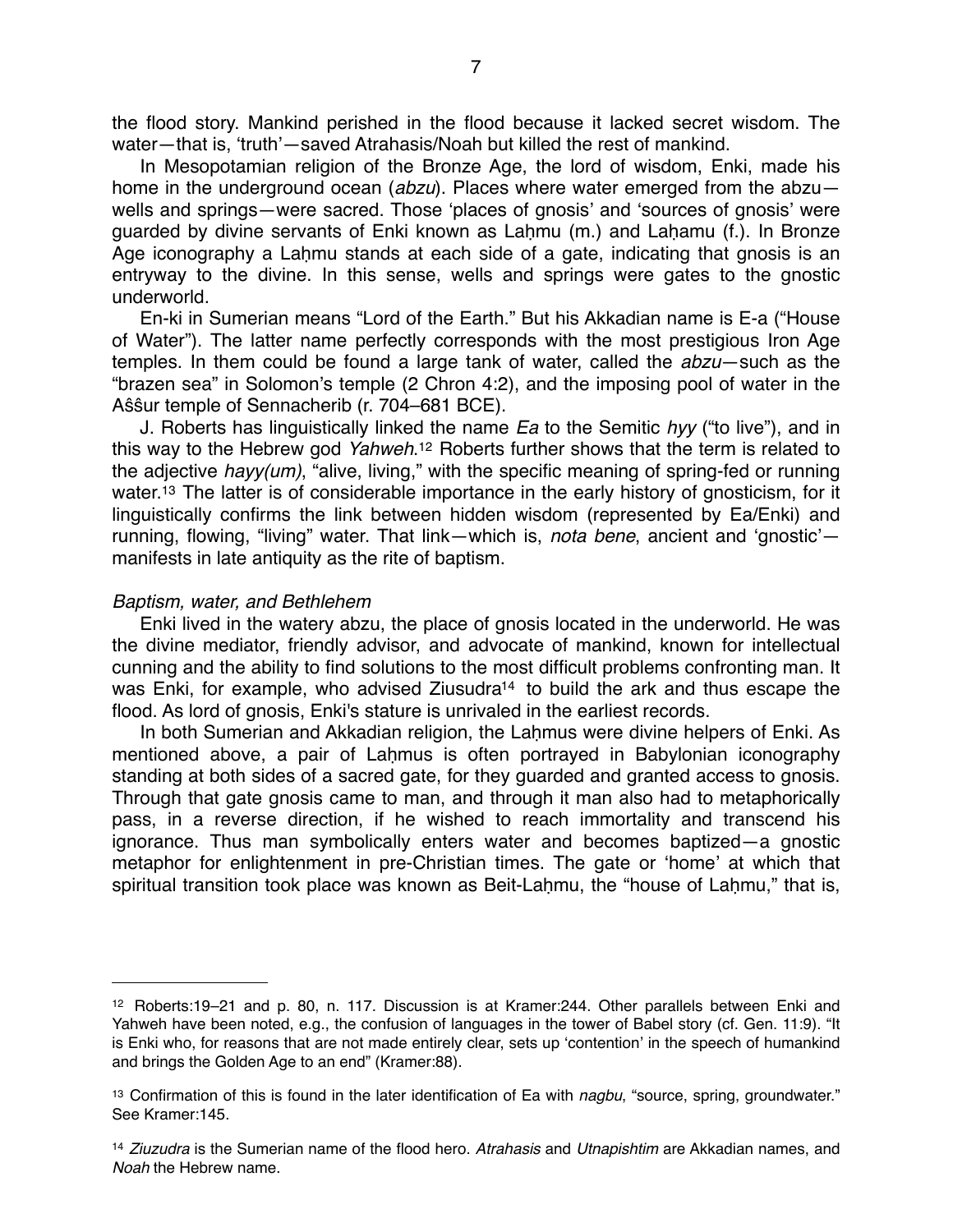Bethlehem (House "of Laḥmu," not "of Bread," *le*ḥ*em*)[15—](#page-7-0)the birthplace of Jesus the Nazarene.

The Israeli archaeologist Aviram Oshri has shown that the settlement of Bethlehem in Judea (9 km south of Jerusalem) did not exist at the turn of the era when Jesus was allegedly born[.16](#page-7-1) In fact, no archaeological evidence of human settlement there exists before late Roman times. There are indeed Chalcolithic and Bronze Age remains below the steep Bethlehem ridge nearby, in a location called Beit Sahur, but "when the settlement [of Bethlehem] was first established is not known" (K. Prag). Furthermore, the Old Testament town is entirely unsubstantiated by the material finds. 2 Samuel mentions a gate and a well (see next paragraph). These have not been found. 2 Chronicles 11:5–12 notes that Rehoboam made the "fortress" of Bethlehem "very strong," but neither wall nor structures dating to biblical times have come to light.<sup>17</sup> In other words, the settlement is—like Nazareth—amply attested in the literary record (in this case, Jewish scripture) but not in the material record.

 It seems that "Bethlehem" was a purely mythical place. Indeed, we have seen that it was already the mythical gate to gnosis and the home of the Laḥmu god. An echo of this view can even be found in Jewish scripture. 2 Samuel depicts Bethlehem as the place of a sacred well from which David wished to draw special water. Our explanation above supplies the key to this rather bizarre Old Testament story:

Towards the beginning of harvest three of the thirty chiefs went down to join David at the cave of Adullam, while a band of Philistines was encamped in the valley of Rephaim. David was then in the stronghold; and the garrison of the Philistines was at Bethlehem. David said longingly, "O that someone would give me water to drink from the well of Bethlehem that is by the gate!" Then the three warriors broke through the camp of the Philistines, drew water from the well of Bethlehem that was by the gate, and brought it to David. But he would not drink of it; he poured it out to Yahweh, for he said, "Yahweh forbid that I should do this. Can I drink the blood of the men who went at the risk of their lives?" Therefore he would not drink it. The three warriors did these things. (2 Sam 23:13–17)

David at first yearns for the water of the Bethlehem well—a gnostic yearning. But later he pours that water out on the ground "to Yahweh." This represents a conversion illogical in the contrived Jewish setting (for David was already devoted to Yahweh)—but significant to the Hebrew priests and scribes who wished to make the all-important point that Yahweh is superior to the search for gnosis. They concocted an imperfect story which does precisely that. It is one of innumerable passages in Jewish scripture teaching that obedience to Yahweh supersedes man's inherent gnostic aspirations. That is, in fact, a basic teaching of Judaism.

<span id="page-7-0"></span><sup>15 &</sup>quot;The former explanation that ʻBethlehem' means ʻhouse of bread' is pure folk-etymology. The name means ʻhouse of (the goddess) Lahama [sic]." (C. Kopp, *The Holy Places of the Gospels*, Herder, 1963:3.) Some traditionalist scholars continue to reject the Lahmu/Lahamu derivation (e.g., B. Chilton, *Rabbi Jesus*, Doubleday, p. 8).

<span id="page-7-1"></span><sup>16</sup> A. Oshri, "Where Was Jesus Born?" *Archaeology*, Nov-Dec. 2005:42–45.

<span id="page-7-2"></span><sup>17</sup>A summary of the material evidence is in K. Prag, "Bethlehem: A Site Assessment," *Palestine Exploration Quarterly* 132 (2000):169ff.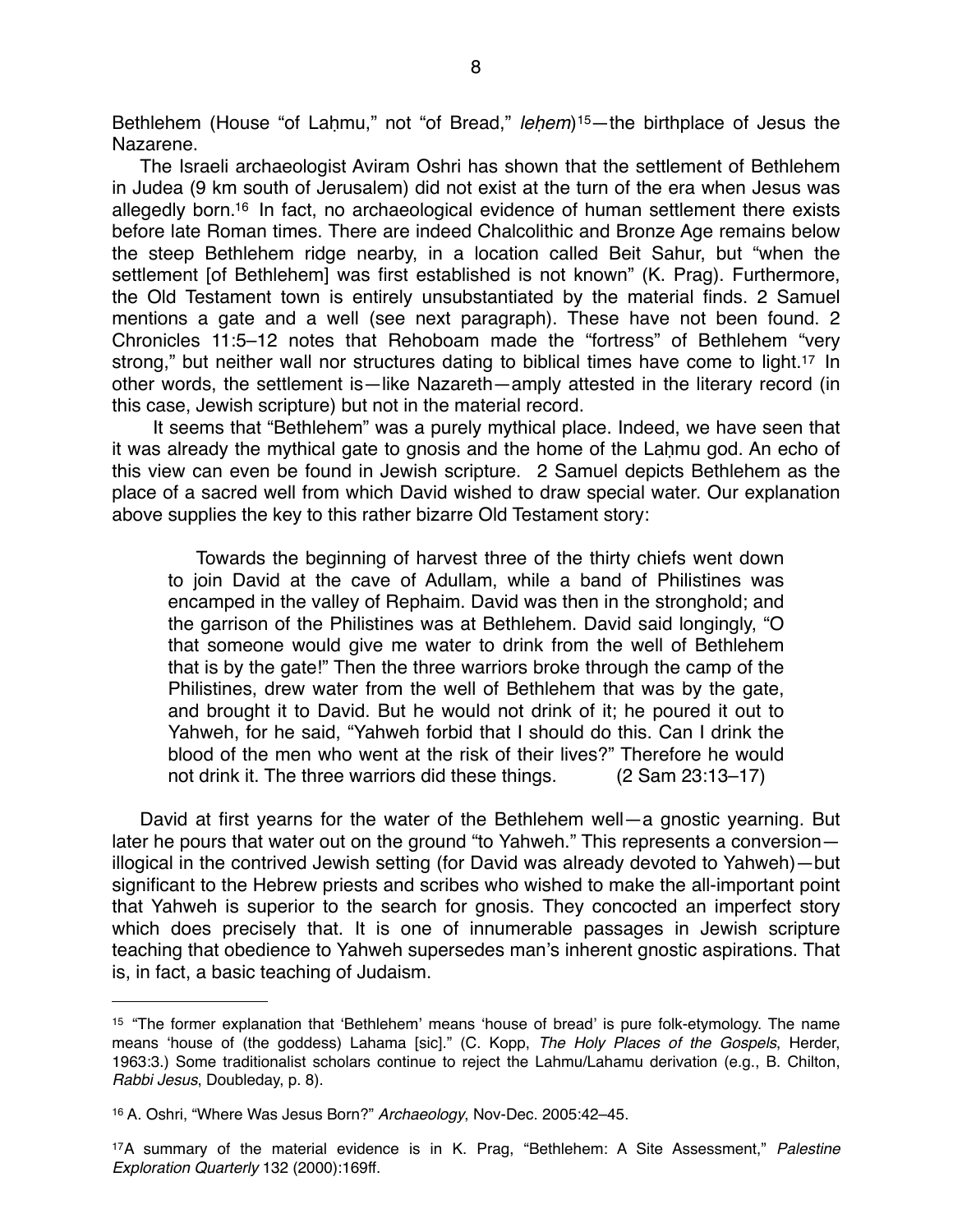#### *David, Bethlehem, and the scribes*

To this day, archaeologists cannot be certain where the settlement of Bethlehem was located. The scribes who penned the Jewish scriptures were also in doubt, for in several cases they found it necessary to identify Bethlehem with another unlocated settlement called Ephrath/Ephrathah: "So Rachel died, and she was buried on the way to Ephrath (that is, Bethlehem), and Jacob set up a pillar at her grave; it is the pillar of Rachel's tomb, which is there to this day" (Gen 35:19–20; cf. 48:7). However, Jewish scripture clearly locates Rachel's tomb to the north of Jerusalem (1 Sam 10:2; Jer 31:15). This anomaly has long caused both Jewish and Christian scholars a good deal of consternation.

The Jewish scribes who penned the Torah call the person from Ephrath an "Ephratite." To add to the confusion, however, at times they equate Ephrathite with Ephraimite—that is, with one from the hill country north of Jerusalem[.18](#page-8-0)

Thus, Bethlehem is sometimes located in Ephraim, north of Jerusalem, and sometimes in Judea, south of the great city. A likely explanation for this contradictory situation is that the southern location of Bethlehem began with Judaism's need that its great champion and elect of Yahweh, David, come from the region about Jerusalem, namely, from Judean soil.

The Jewish scribes also desired that David come from ʻBeit-Laḥmu,' for in the preceding ages the gate to Enki's underworld was whence came gnosis and immortality. After all, when the Jewish scriptures were written, the Yahweh cult with its center in Jerusalem was new and still quite small. No doubt the older pagan religions, including the gnostic water-cults of Mesopotamia and the Levant, were widespread among the people. The scribes appropriated major elements of older religion, including firstly the name of their god *Yahweh* which, as we have seen (p. 7), is linguistically linked to the name *Ea* (Enki), lord of gnosis. D. Nielsen has also shown that *Yahweh* was borrowed by the Israelites from the lunar religion of North Arabia, during the early stage in which they were still gnostic and in Midian[.19](#page-8-1) Secondly, we now have evidence that the Jerusalem scribes<sup>20</sup> appropriated the mythological Beit-Laḥmu and transformed it into "Bethlehem of Judea." The place was imaginary during their time[,21](#page-8-3) but this did not exercise them, for so much in their accounts regarding David was also imaginary including perhaps David himself.

The Jerusalem scribes localized David, Bethlehem, Ephrathah, Yahweh, and whatever else they desired to Judea. Note, for example, how the following well-known verse emphasizes the town's Judean location:

But you, O Bethlehem of Ephrathah, *who are one of the little clans of Judah*, from you shall come forth for me one who is to rule in Israel, whose origin is from of old, from ancient days.

(Micah 5:2, emphasis added.)

<span id="page-8-3"></span><sup>21</sup> Bethlehem of Judea was settled much later (see next section). The only Iron Age Bethlehem to pass the test of archaeology is Bethlehem in Zebulun (Jos 19:15).

<span id="page-8-0"></span><sup>18</sup> Judg 12:5; 1 Sam 1:1; 1 Kg 11:26.

<span id="page-8-1"></span><sup>19</sup> Nielsen, chp. 4:129, 136.

<span id="page-8-2"></span> $20$  These scribes are known as the Aaronides and are associated with the "Priestly" source in the documentary hypothesis (see below).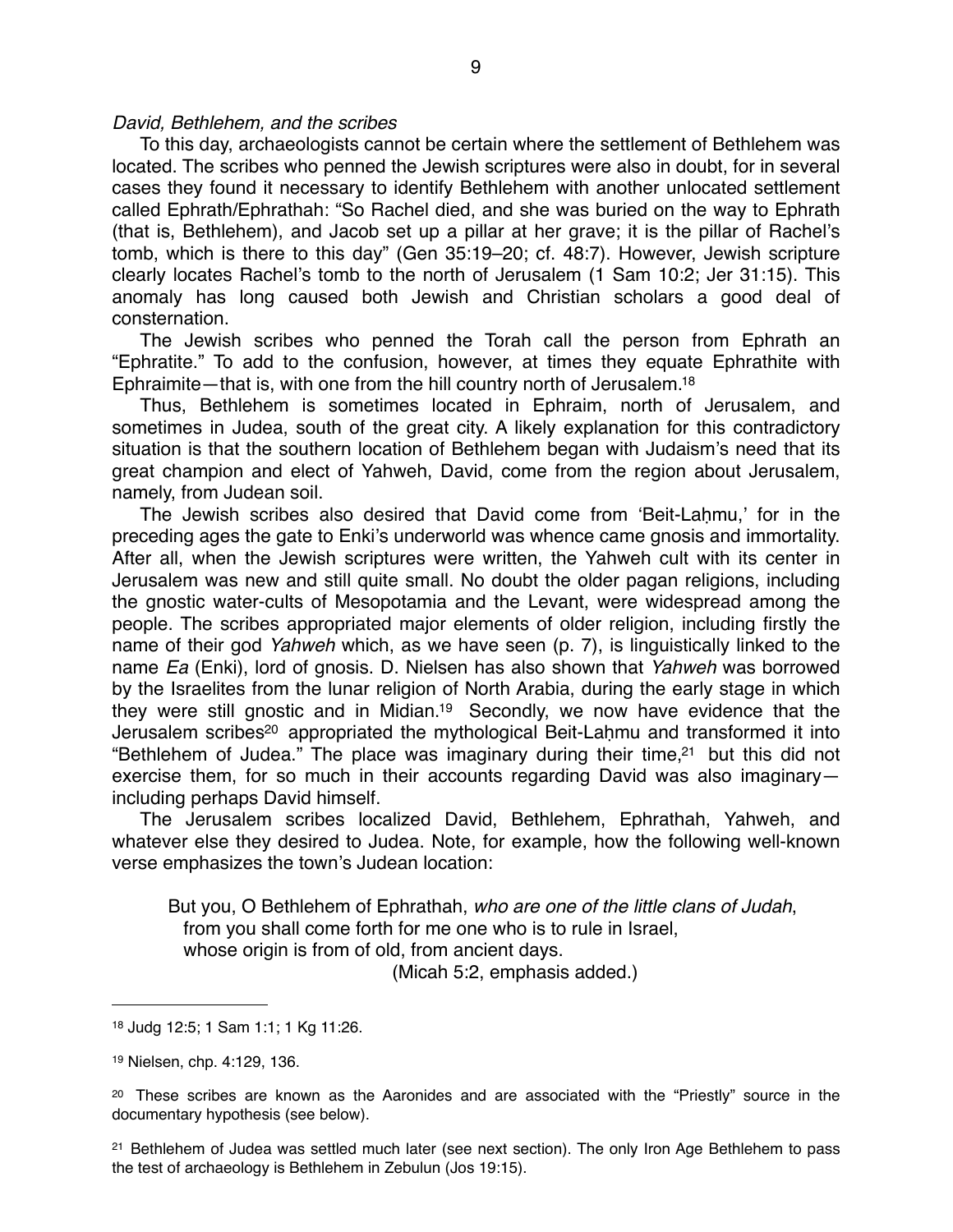Indeed, the origin was "old, from ancient days," for the mythical Beit-Laḥmu had long been revered as gateway to gnosis and immortality. Having made "Bethlehem of Judah" the home of David, the scribes proceeded to give the ʻplace' a history. They did so with an engaging story of David's ancestry—the book of Ruth. There we read of the village's leading man, Boaz; of how the whole town was excited when Ruth and Naomi arrived (1:19); and of how Ruth, a model of propriety and decency—now the wife of Boaz became the ancestor of the future King David (4:13, 17). It is a beautiful story, one so edifying that no one might suspect that the town did not even exist when it was penned.

Thus the Jerusalem scribes transformed the gate of gnosis into the place of origin of Judaism's greatest king. Their aim was for greater things to happen in Bethlehem, all at the service of Yahweh. Indeed, an important scene in the book of Ruth occurs at the very gate in Bethlehem, which we have seen was of such significance in the older religion:

Then all the people who were at the gate, along with the elders, said, "We are witnesses. May Yahweh make the woman who is coming into your house like Rachel and Leah, who together built up the house of Israel. May you produce children in Ephrathah and bestow a name in Bethlehem…" (Ruth 4:11)

The name which Judaism "bestowed" in Bethlehem was that of King David. Yet, we may ask: If the birthplace of that celebrated king is entirely mythical, then could its favorite son have existed at all?

#### *The cave of Bethlehem*

We have seen that the Jerusalem scribes required a Judean home for King David, but one may wonder how his hometown came to be finally localized nine kilometers south of Jerusalem, at the place we now know as Bethlehem. Did something recommend this spot?

In fact, it was not the Jerusalem scribes who localized Bethlehem, but Christians of much later times. Amazingly, the birthplace of Jesus was not determined until the time of Constantine in the early fourth century CE. About 315 CE the Christian monarch authorized construction of a basilica over the very spot Jesus was allegedly born—a  $c$ ave $22$ 

This cave was not in a settlement but in a forest, as we know from reports of the church fathers[.23](#page-9-1) It was no ordinary cave, however. For a long time it had been a center of the cult of Adonis. Jerome relates (about 395 CE) that the Roman emperor Hadrian constructed a sanctuary to Adonis at the site. If true, Hadrian's activity would have been about 135 CE. Jerome further states that "the lover of Venus [Adonis] has been planted in the cave in which the infant messiah was born."

<span id="page-9-0"></span><sup>&</sup>lt;sup>22</sup> The birth stories of Matthew and Luke mention no cave. It is in second century extra-canonical works such as the Protevangelium of James (chp. 18) and the writings of Justin Martyr (Dial. With Trypho 78).

<span id="page-9-1"></span><sup>&</sup>lt;sup>23</sup> In 347 CE Cyril of Jerusalem writes that "Bethlehem was enclosed by a forest until the constructions of Constantine." Information for this section is drawn partly from P. Welton, "Bethlehem und die Klage um Adonis." *Zeitschrift des deutschen Palästina-Vereins*, 99 (1983):189–203.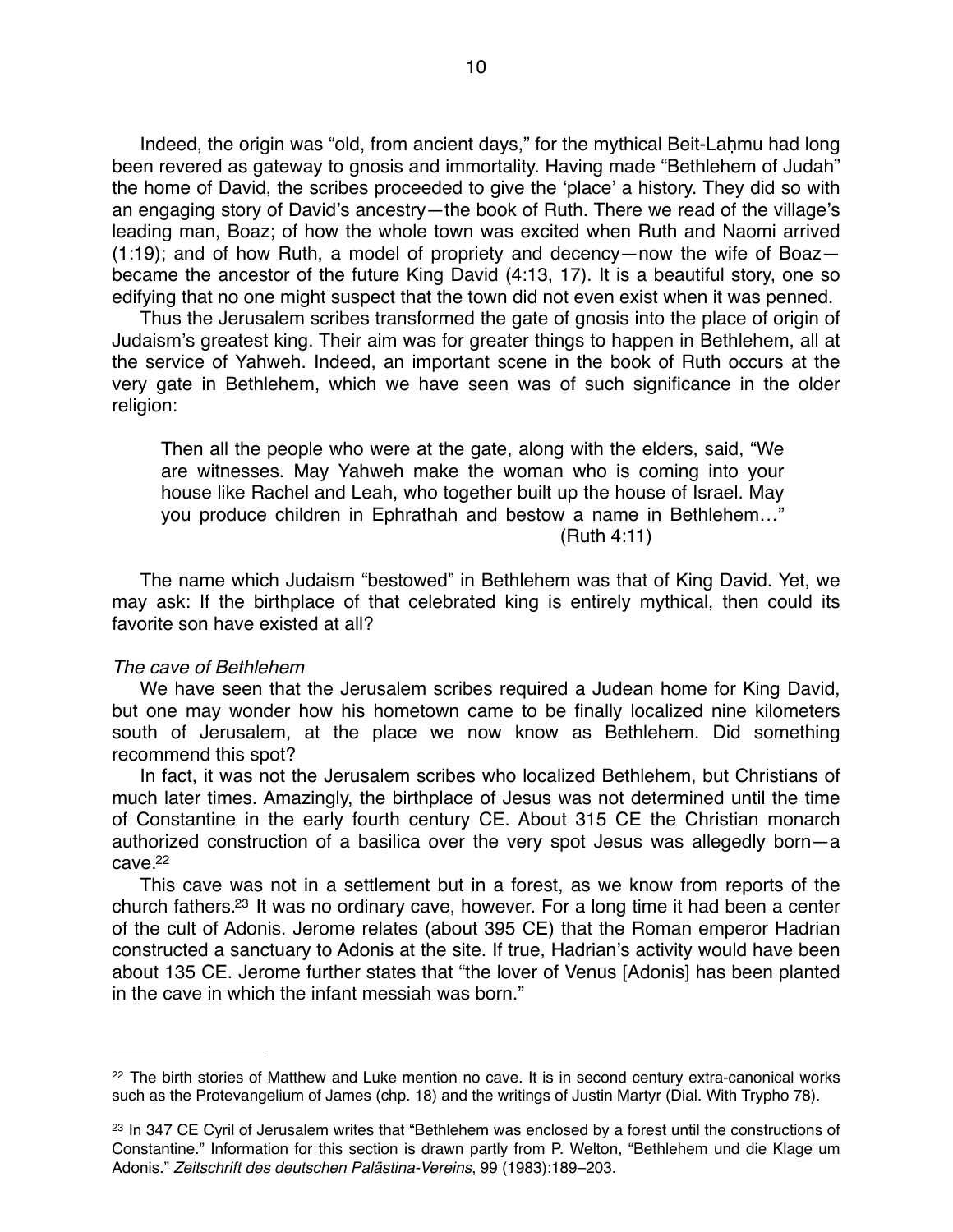Jerome concluded that Hadrian did this untoward thing in order to insult Christianity. But is it hardly possible that a Christian shrine existed there before the time of Hadrian. After all, we have seen that there was no Bethlehem, that the cave was in a forest, and we know that the cult of Adonis was already well established, predating Christianity by centuries. One astonishing fact to which the church father witnesses, however, is entirely correct: the cave where Jesus was allegedly born was already a consecrated shrine, but to a different god.

We may ask, then, why the Christians of Constantine's time chose a center of pagan worship as the birthplace of Jesus? The answer to this question requires some investigation into the nature of the god Adonis.

The name Adonis is a graecism of *Adonai*, Hebrew for "My Lord." Adonis is not so much a unique divinity as the Levantine name for the Sumerian god Dumuzi, known in Hebrew as Tammuz. In Sumerian, Dumu-zi means "Son of Truth" or "True Son." He was a water god who brought vegetation and prosperity to man, but who was killed and resurrected annually in a cycle that follows the seasons[.24](#page-10-0) One of the hallmarks of Dumuzi-Tammuz-Adonis rites was the devotion of women, particularly the mourning for the dead (absent) god in the dry summer months. Women weeping for Tammuz at the gate of Jerusalem are even mentioned by the prophet Ezekiel (8:14–15).

There is presently some confusion in the scholarly literature regarding Dumuzi and an allegedly separate female deity, Dumuzi-Abzu, "True Daughter of the Abzu." It is my suspicion that these two deities are aspects of one androgynous god—or, rather, of one god who has transcended gender. This element becomes significant in the gnosticism of late antiquity, as we see in passages where male and female no longer exist.<sup>25</sup> Transcending gender implies control of the passions—another theme much in evidence in gnostic Christian sources[.26](#page-10-2)

Even though Dumuzi was popularly known as the husband of Inanna, and Adonis as a youthful and beautiful male, the androgynous nature of the god was indeed part of Syrian religion:

In Syria where Adonis reigned, the cave of Bethlehem was the center of mysteries and celebrations of the androgynous god. Women came and mourned his/her mystical death. This place was consecrated to Astarte and Tammuz, in the sacred forest which surrounded it…

 The cave of Adonis became the cave of Jesus. One divinity succeeded the other without popular belief being seriously troubled, or even being able to distinguish the elements which separated the one from the other. The same crowds which came to celebrate Adonis at the cave in Bethlehem now came to celebrate Jesus with equal enthusiasm, equal

<span id="page-10-0"></span><sup>&</sup>lt;sup>24</sup> In some accounts Dumuzi/Tammuz descends into the underworld for six months of the year and is ʻbrought back to life' by Inanna.

<span id="page-10-1"></span><sup>25</sup> See, e.g., Gospel of Thomas 22; Mt 5:27–28; 19:11–12; Lk 23:29; Rev 14:3–5, etc.

<span id="page-10-2"></span><sup>26</sup> See ʻencratite' works including the Gospel of Thomas, Gospel of Philip, Book of Thomas the Contender, Exegesis of the Soul, Dialog of the Savior, Authoritative Teaching, and Testimony of Truth—all found at Nag Hammadi.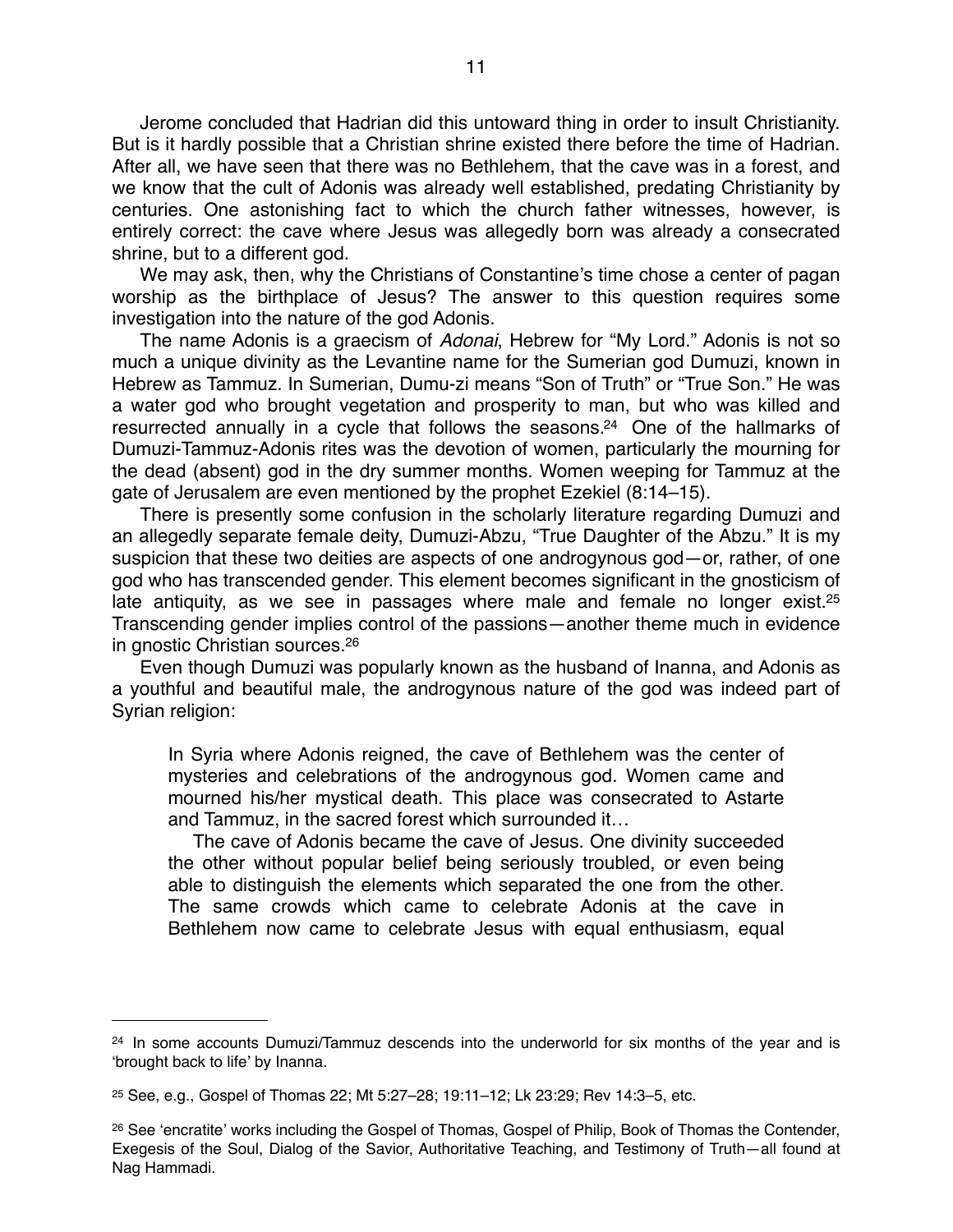faith, knowing only that the symbol for the eternal sun was now being rejuvenated under a new name.<sup>27</sup>

Since Paleolithic times man has descended into caves to contact the transcendent, as we witness in the famous cave paintings of Lascaux and other places in southern Europe[.28](#page-11-1) In the Bronze Age, Enki/Ea was master of the abzu, the underworld ocean representing gnosis. Wells and springs were openings of that abzu to the world above. Similarly, caves were sacred openings to the underworld, as we see in the mystery religions of late antiquity[.29](#page-11-2) It was there that hidden, secret wisdom was to be found, mediated by Sybils, chthonic deities, and the quintessential gnostic messenger from the underworld, the snake—an animal which lacks eyelids (is ever vigilant), which sloughs its skin (does not die), and which is perfectly formed to descend and ascend through crevasses in the ground.

In short, the Christian Church located the birthplace of the Son of God over a cave dedicated to Adonis, a cave which had metaphorically led to gnosis. It should not escape us that ʻthe entrance leading to gnosis' is precisely the significance of Beit-Lahmu, that is, 'Bethlehem.' A long-venerated cave leading downwards into the earth was chosen by Christianity as the birthplace of its savior. No doubt this was for strategic reasons. After all, what better way exists to defeat paganism than to turn its holiest shrines into Christian ones?

The Church similarly celebrates the birth of Jesus on December 25, the birthday of Sol Invictus, the Unconquered Sun with which Mithra was identified. Since the Stone Age that day had marked a great annual celebration, the time when the sun's light visibly returns to man after the long summer/fall declination—the ʻresurrection' of god[.30](#page-11-3)

In such ways, religions do not start from scratch, as it were, but import useful elements from older religions. Judaism had done something similar with "Bethlehem." This had been a mythical place representing the gate to gnosis, Beit-Laḥmu. Still mythical, it became the literary hometown of David. Thus, Jews and Christians transformed what had been precious to pagans into what is precious to them.

#### *Ephrathah and* ʻ*crossing over*'

In Jewish scripture, Bethlehem is sometimes equated with Ephrath/Ephrathah (Gen 35:19; 48:7; Ruth 4:11; Mic 5:2). Elsewhere, the latter is the "father" of Bethlehem (1 Chr 4:4). Both ʻplaces' were not material settlements in Judah, Benjamin, or Ephraim, but mythical locales in pre-Israelite religion. Beit-Laḥmu was the home of the Laḥmu divinities, servants of the great god of hidden wisdom who guarded the ʻgate' of his house. Hidden wisdom (gnosis) had long been symbolized by fresh water emerging from within and under the earth. Thus, it is no surprise that the Bethlehem known to

<span id="page-11-0"></span><sup>27</sup> H. Vincent and F. Abel, *Bethléem: Le Sanctuaire de la Nativité*. Paris: V. Lecoffre, 1914:12–13. Translation by RS.

<span id="page-11-1"></span><sup>28</sup> Salm, "Pre-rational Religion," and the writings of D. Lewis-Williams.

<span id="page-11-2"></span><sup>29</sup> See J. Ustinova, *Caves and the Ancient Greek Mind: Descending Underground in the Search for Ultimate Truth*. Oxford: University Press, 2009.

<span id="page-11-3"></span><sup>&</sup>lt;sup>30</sup> This is four days after the theoretical winter solstice on Dec. 21. For four days before and four after the solstice, the sun's weak force appears unchanged.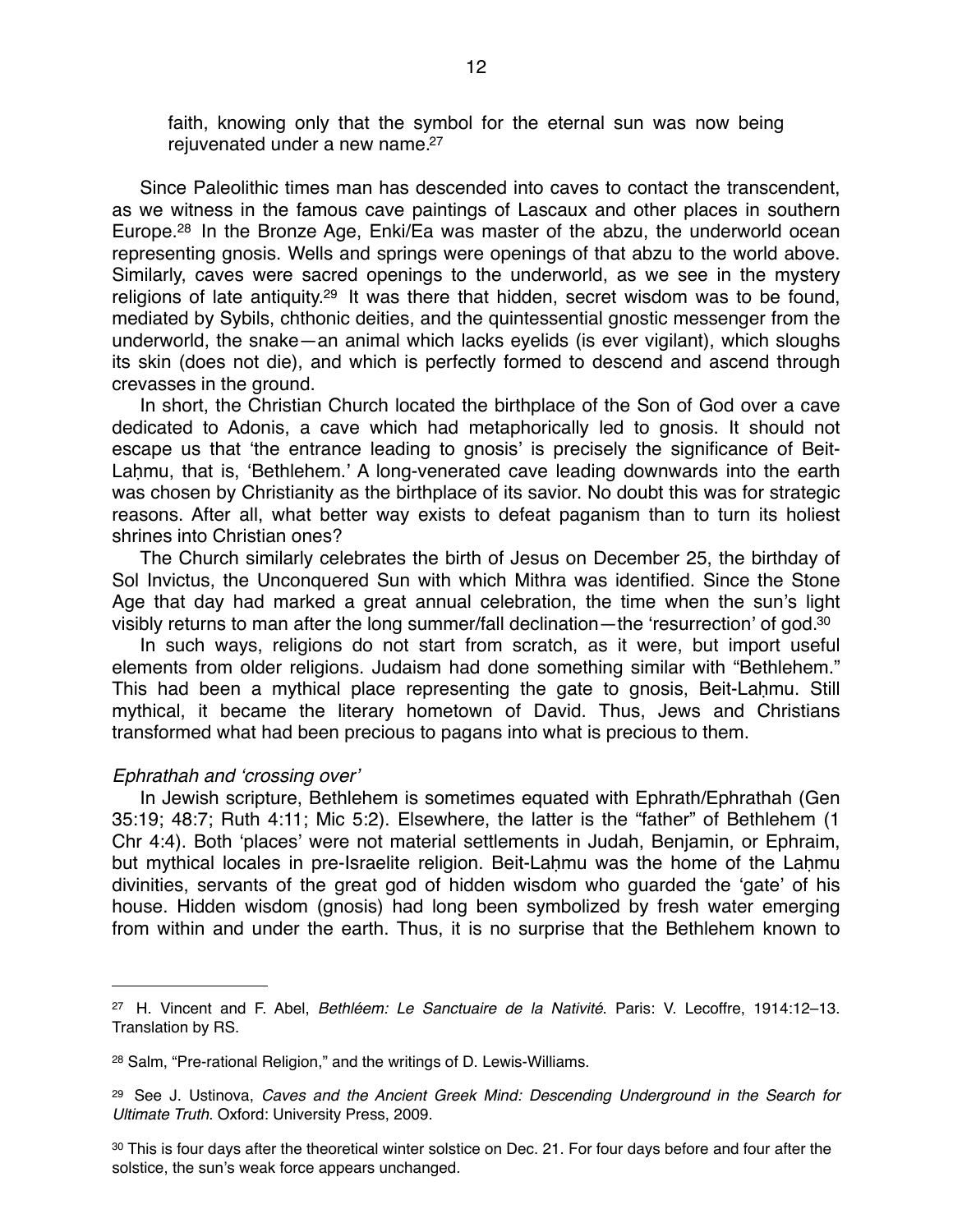Jewish scribes was noted for a well with special water, as cited in the biblical passage above.

The etymology of *Ephrath* (אפרת) is of some significance. Its root a/e-p-r (אפר) corresponds to the Babylonian-Assyrian *eb*ē*ru* (אבר (with the common exchange of labials *beth* and *pe*. *Eb*ē*ru* means "reach the other side, go across, through, or over.["31](#page-12-0) This meaning conforms well to the ʻgate to gnosis' that we have been discussing. The Hebrew root for "pass over, through, or pass on" is closely related: עבר) ʻ*br*, with exchange of the gutterals *ayin* and *aleph*, also common)[.32](#page-12-1) The Mesopotamian e-b-r and Hebrew '-b-r correspond in meaning and have yielded e-p-r ( $\rightarrow$  Ephrath).

The nominal form of Hebrew *ayin-beth-resh* signifies ʻthe other side,' [33](#page-12-2) the place one reaches when one has ʻcrossed over.' In a gnostic context this is the place of enlightenment, rest, and immortality. Here, then, must be the root meaning of the place *Ephrath*. It is the land of salvation on ʻthe other side,' to which *Beit-La*ḥ*mu* (Bethlehem) is the all-important gate of entry.

A gnostic and metaphorical interpretation of the imaginary *Bethlehem* and *Ephrath/ Ephrathah* helps us make sense of the words "on the way to Ephrath" (and similar locutions) often employed by the Jewish scribe in conjunction with *Bethlehem*. The phrase occurs four times in the book of Genesis, always in association with the death and burial of Rachel:

[Jacob speaks.] "For when I came from Paddan, Rachel, alas, died in the land of Canaan *on the way,* while there was *still some distance to go to Ephrath*; and I buried her there *on the way to Ephrath*."

(Gen 48:7, NRSV. Cf. 35:16, 19. Emphasis added.)

All this insistence on the proximity of Bethlehem and Ephrath reveals an unsuspected poignancy when read from a symbolic and gnostic perspective. Rachel died while "still some distance to go to Ephrath." Interpreted spiritually, this means she had not quite reached ʻthe land of salvation'—a condition generally applicable to humans, whose lives indeed usually end with some measure of disappointment.

The blessing of the Bethlehemites upon Boaz, in the book of Ruth, now also receives an added dimension: "May you produce children in Ephrathah" they all wish in unison (Ruth 4:11). No greater blessing, indeed, could be wished upon a future parent.

We have seen that the Hebrew root ʻ-b-r (here vocalized for convenience as *eber*) is linguistically related to *Ephrath* and means "pass over, through, or pass on." *Eber* denotes the movement of people from one place to another, but particularly over or through water[.34](#page-12-3) One immediately thinks of the Hebrew exodus from Egypt, and of their passage across the Jordan. Amazingly, the name "Hebrew" (עברי) itself derives from

<span id="page-12-0"></span><sup>31</sup> C. Bezold, *Babylonisch-Assyrisches Glossar*. Heidelberg: Carl Winter, 1926, p 13; CAD vol. 20:10 ff., "ebēru"; cf. Drower and Macuch, *A Mandaic Dictionary* (Oxford, 1963) p. 4, "ABR I, "to get over, pass over, get through."

<span id="page-12-1"></span><sup>32</sup> BDB 716 ff.

<span id="page-12-2"></span><sup>33</sup> BDB 719, no. 5676.

<span id="page-12-3"></span><sup>34</sup> BDB 717.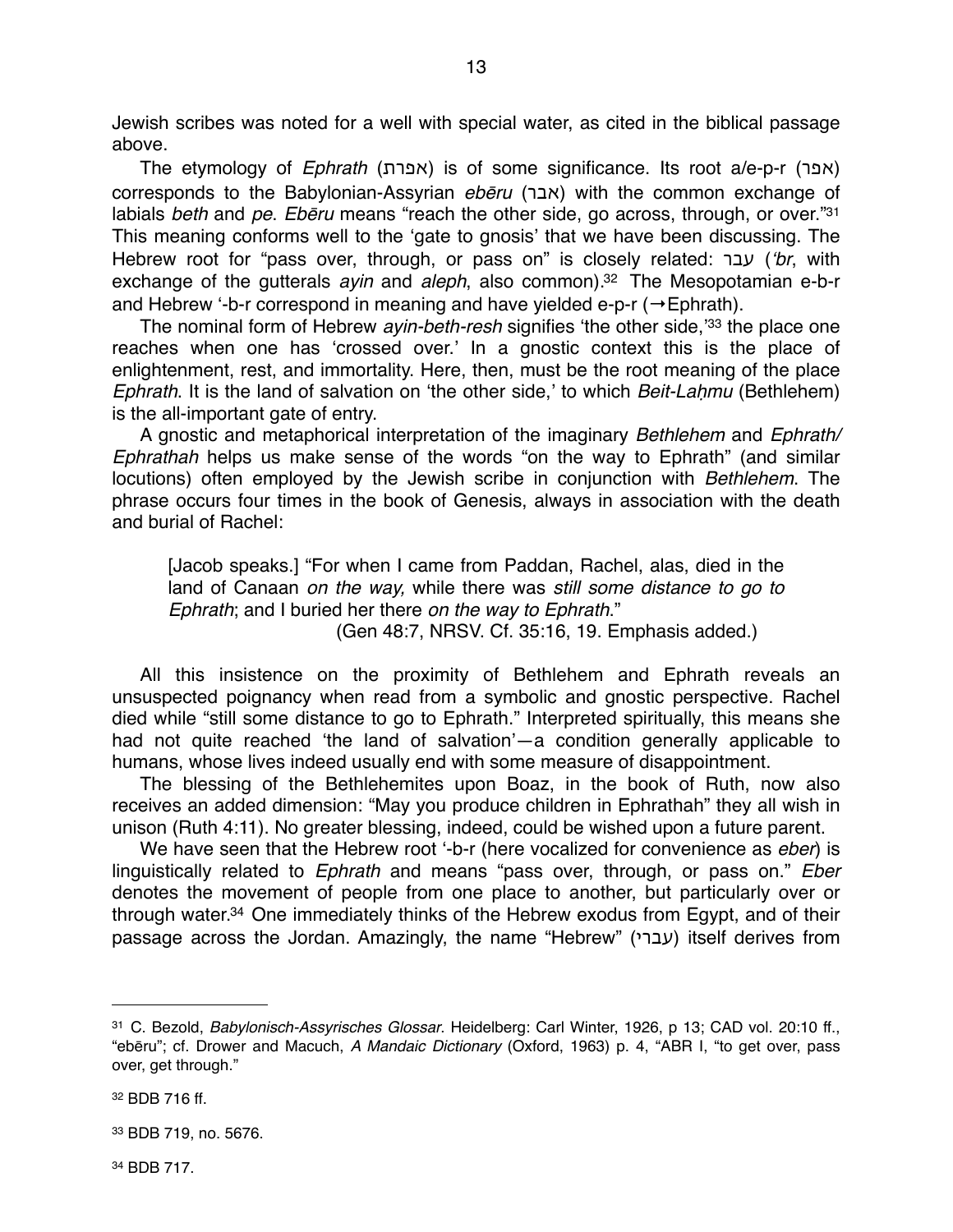this very root.<sup>35</sup> This is further attestation that, in the earliest stage of its formation—a stage which took place in the gnostic-imbued region of Midian<sup>36</sup> - the Hebrews referred to themselves as those who ʻcrossed over.'

This interpretation is supported by the fact that recent scholarship has failed to find any historical evidence of the Israelite exodus out of Egypt.<sup>37</sup> Though figurative, that exodus is across water, and we have now identified two powerful gnostic symbols at the basis of the exodus story—'water' ( = gnosis) and 'crossing over' ( = attaining the land of salvation, *Ephrath*). The Hebrews were followers of Moses, and he (whether historical or not) may have been an ʻawake and watchful' leader who had crossed over from ignorance to enlightenment—a Natsarene like the mythical Noah.

To review, several lines of evidence show that the ʻExodus from Egypt' originally rested upon an abstract and gnostic conception. (1) there is no material evidence for the Exodus; (2) the term Ephrath derives from the root ayin-beth-resh and signifies "the region of salvation on the other side"; and (3) the term Hebrew itself comes from this same root, signifying that the early Hebrews had designated themselves as those who had "crossed over."

We can now add a fourth clue to the above. In Jewish scripture, the body of water through which the Exodus occurs is *Yam Suf* (ימ םוף), usually translated "Red Sea." However, the phrase literally means "Sea of Reeds," tentatively identified with a much smaller inlet of water on the Mediterranean coast, in the land of Goshen and east of the Nile delta.

Quite overlooked, however, is another common meaning of *Suf* : "to come to an end, cease" (BDB 5486). According to this interpretation, *Yam Suf* signifies "The Sea of the Ending." The meaning can only be gnostic—it is the barrier between this world and the transcendent. In other words, the early Israelites crossed the figurative border marking the cessation of ignorance and the entrance into enlightenment, ʻthe land of salvation' —Ephrath, the original ʻpromised land.' [38](#page-13-3)

After the Exodus, crossing the Jordan River becomes symbolic of attaining the promised land. The Jordan is crossed literally in Jewish scriptures, sometimes literally and figuratively in the Pseudepigrapha, and metaphorically in Mandean scriptures. Joshua (= "Jesus"), Moses' lieutenant, crosses the river with the Israelites while "the priests who bore the ark of the covenant of Yahweh stood on dry ground in the middle of the Jordan" (Jos 3:17). No clearer image is possible of Yahweh metaphorically dominating what was thoroughly gnostic territory: the middle of the river of gnosis.

The Natsarene is metaphorically the one who crosses the Flood, the Sea of Reeds, or the Jordan River with impunity. When we consider that water was a symbol of gnosis already in Neolithic times,<sup>39</sup> then 'passing across (or through) the waters' becomes a

<span id="page-13-2"></span>37 N. Lemche, *Prelude to Israel*'*s Past*. Peabody: Hendrickson 1998:54–55.

<span id="page-13-0"></span><sup>35</sup> BDB 720, no. 5680.

<span id="page-13-1"></span><sup>36</sup> Nielsen chp. 4.

<span id="page-13-3"></span><sup>38</sup> In Mandean scripture *Sufath* is the land beyond, located in the underworld of darkness. See M. Lidzbarski:24 n.2.

<span id="page-13-4"></span><sup>&</sup>lt;sup>39</sup> Water from the ground gave life to men, animals, and plants. The source of the underground waters (the subterranean *abzu*) was the home of the divine, the place of unchanging wisdom, the location of the afterlife, and the resting place of moon and sun.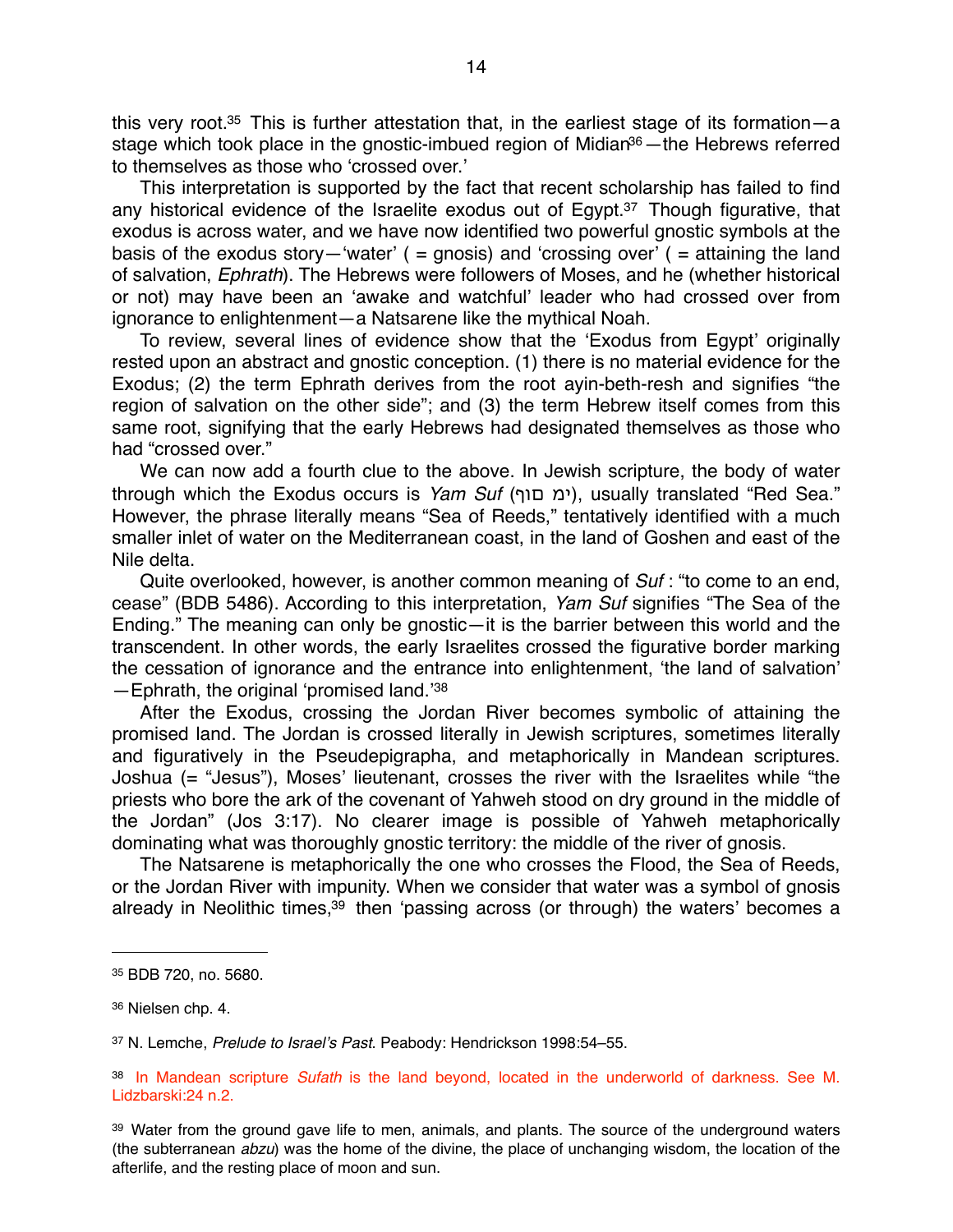metaphor for attaining enlightenment. Dipping into water is dipping into wisdom. This concept eventually led to the rite of baptism.

Crossing a body of water is a very ancient metaphor for the human being who seeks to understand his/her material limitations and to transcend them. In the Hebrew stories we can still detect the gnostic skeleton: water (wisdom), under lunar influence, crushes those who have not befriended it—those who do not have secret knowledge. They attempt to cross over but are unable. However, the Natsarene—like Noah, Moses, and Joshua—understands the secret ways of the divine and crosses the barrier unscathed.

#### *The demise of gnosticism*

Scant elements of the gnostic worldview remain in the Jewish scriptures. They are hidden, to be ferreted out from among the obloquy heaped upon gnosticism by the later scribes. The meaning of old gnostic symbols was lost, perhaps unknown even to many in later antiquity. When the Jewish religion turned against its gnostic roots, the Aaronides of Jerusalem invented an impassable chasm between man and god, one *not* to be crossed. Thus Judaism made an about-face, from a people who at first celebrated ʻcrossing over' from the material to the transcendent, to a people who strictly forbade even the presumption of this possibility.

In Jewish scripture, Yahweh is repeatedly victorious over those who try to see, reach, or be like "god" (cf. The Tower of Babel; Adam seeking the fruit of knowledge, etc). Yahweh is also victorious over the land-serpent (a symbol of wisdom as early as paleolithic times) called Behemoth, and especially over the water-serpent—the ʻmonster' Leviathan. It has been suggested that the name *Leviathan* is related to *Levi*. This would reflect the ill fortune that befell the Levites with the ascendency of the Aaronides in post-exilic times (see below). In brief, even though the earliest Hebrew self-definition was gnostic, the religion soon and determinedly betrayed those roots. It exchanged *understanding* ʻthat which is' for *obedience to* ʻThat Which Is' (*Yahweh*). Worship of god replaced understanding of life. I suggest that this inevitably occurs when a religion reaches a certain level of organization, at which stage a powerful priesthood finds obedience necessary and independent searching threatening.

Jewish scripture repudiates in no uncertain terms gnostic elements such as ʻbecoming like god' ("all-knowing," "enlightened"). In this connection, it is instructive to compare the various flood stories. In the older version, Ea/Enki confers divinity upon Utnapishtim, the Mesopotamian Noah, with the following words: "Formerly Utnapishtim was a human being, but now he and his wife have become gods like us. Let Utnapishtim reside far away, at the mouth of the rivers" (Gilg. XI:192 f).<sup>40</sup> None of this is found in the Jewish version, where Yahweh merely blesses Noah, whose progeny then populate the earth (Gen 9:1).

The second chapter of Genesis also manifests the strident Jewish rejection of gnosticism. "The tree of the knowledge of good and evil you shall not eat," Yahweh thunders to Adam. "For in the day that you eat of it you shall die" (Gen 2:16–17). Adam, however, eats of the fruit and does not die but in fact gains precious knowledge. He does not succumb to intimidation but essentially gives the lie to Yahweh. "See," Yahweh then remonstrates, "the man has become like one of  $us$ , $41$  knowing good and evil; and

<span id="page-14-0"></span><sup>40</sup> Ziusudra attains "Dilmun," the land of the blessed (Lambert and Millard 145). Atrahasis "lived in the temple of Ea, my lord" (Atr. 22.421,7).

<span id="page-14-1"></span><sup>41</sup> The plural "us" shows that Yahweh was still but one among many divinities.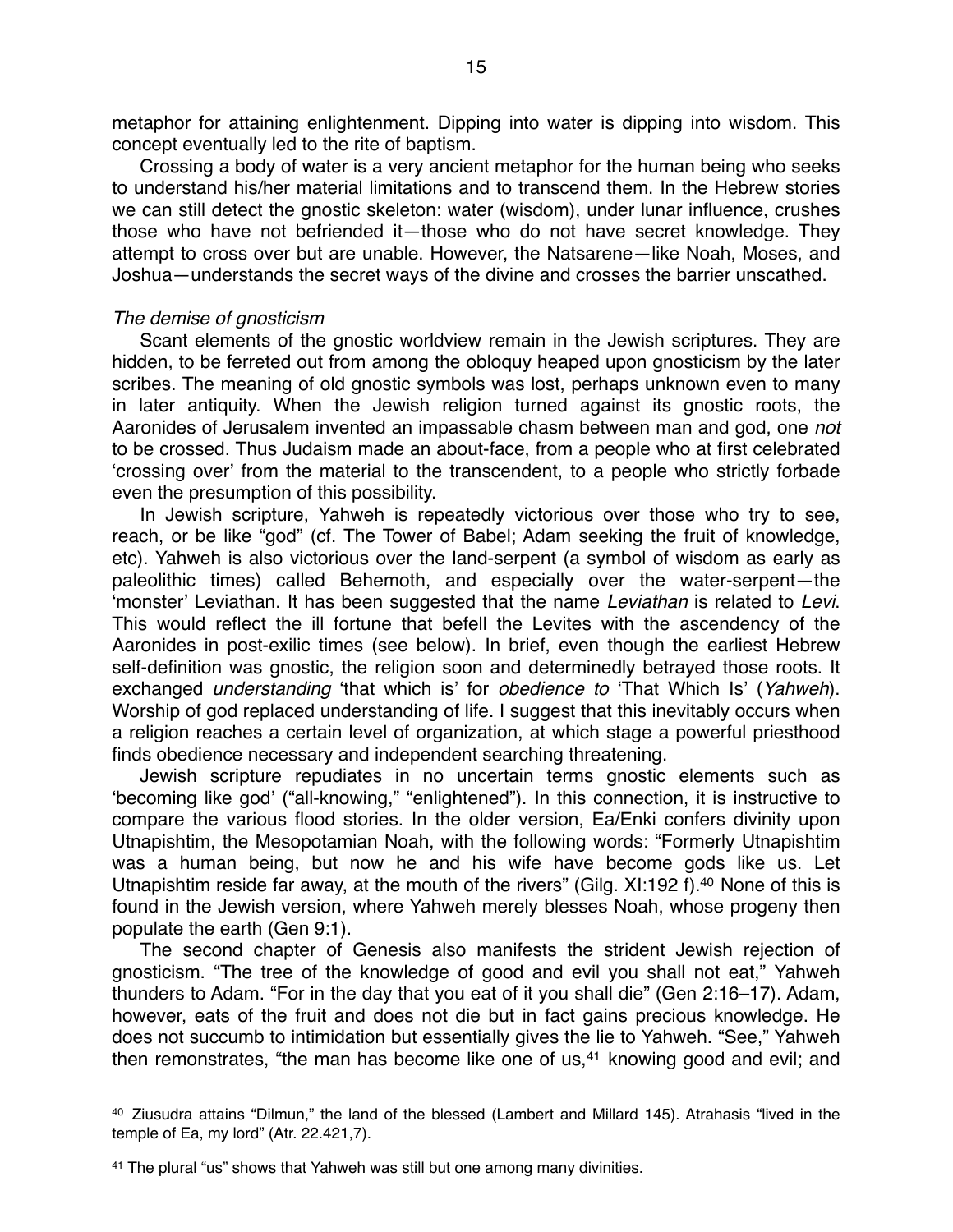now he might reach out his hand and take also from the tree of life, and eat, and live forever" (Gen 3:22). This is jealousy of man's potential, pure and simple. It shows Yahweh essentially as man's opponent, henceforth doing what he can to limit man's possibilities and to prevent his ʻreaching out to eat from the tree of life.' Via the pens of Jewish scribes, Yahweh ejects man from the Garden of Eden and posts cherubim to guard "the tree of life" (3:24). Now there is a chasm between man and god, and the basic message of Yahweh is "Do not approach!" This is diametrically contrary to the gnostic message. In addition, Yahweh lays a number of frightful punishments upon man for his insufferable disobedience (3:16–19). In sum, these verses establish the basic foundation of the Jewish faith, and reveal it to be a religion of intimidation and limited possibilities.

#### *Bethlehem, Dan, Levites, and Aaronides*

A curious story in Judges 17–18 links Bethlehem and Dan, the settlement far to the north at the source of the Jordan River. The story is constructed in such a way that its intention is inescapable: Bethlehem of Judah was the origin of the ʻwayward' priesthood of Dan.

Dan (known as Laish in pre-Israelite times) was a fabled religious center with its own priesthood. This sanctuary lay at the headwaters of the river Jordan and at the foot of Mt. Hermon. The area had for many centuries (even millennia) been known far and wide as an international cultic center, to the extent that even the ancient Gilgamesh journeyed from Mesopotamia to the "cedar mountain" of Lebanon in search of wisdom. There, he found Utnapishtim, the hero of the flood story, now living his immortal existence far from ordinary man.

 In Jewish scripture we encounter much polemic against the northern sanctuary. Anti-Danite material is found in all three branches of the Tanakh: the Torah, Prophets, and Writings. The story in Judges 17–18 is but one example. It contrives to explain how Dan, dedicated to idol worship, came to be a part of Israel and, furthermore, why it was perpetually under a curse. The story imputes the origins of Danite religion to a Levite from Bethlehem. Without entering into an extended discussion here, we note that this is also an example of hostility directed by the Aaronide priests of Jerusalem (who redacted the Torah) against the "Levites," the landless clan of Israelite priests scattered throughout Palestine.

The story under consideration is briefly as follows. Micah, a man "from the hill country of Ephraim" keeps an idol in his house. If this weren't reprehensible enough in priestly Jewish eyes, we learn that the silver out of which the idol was made had been stolen by Micah from his own mother and, additionally, that the silver was under a curse  $(17:1-4)$ .

"To live wherever he could find a place," a Levite "of Bethlehem in Judah" arrives at Micah's house in the "hill country of Ephraim." Micah offers to hire him to be his priest. The salary is "ten pieces of silver a year," and we can readily infer that this payment is from the silver which had been cursed.

Judges 18 introduces the Danites who are still wandering in the south and looking for a permanent home. The parallel with the Levite of Bethlehem who is also looking for a home cannot be coincidental. At 18:3 the Danites arrive at Micah's house, and "they recognized the voice of the young Levite." In other words, there was a relationship between the Danites and the Levite when the latter was still in his hometown of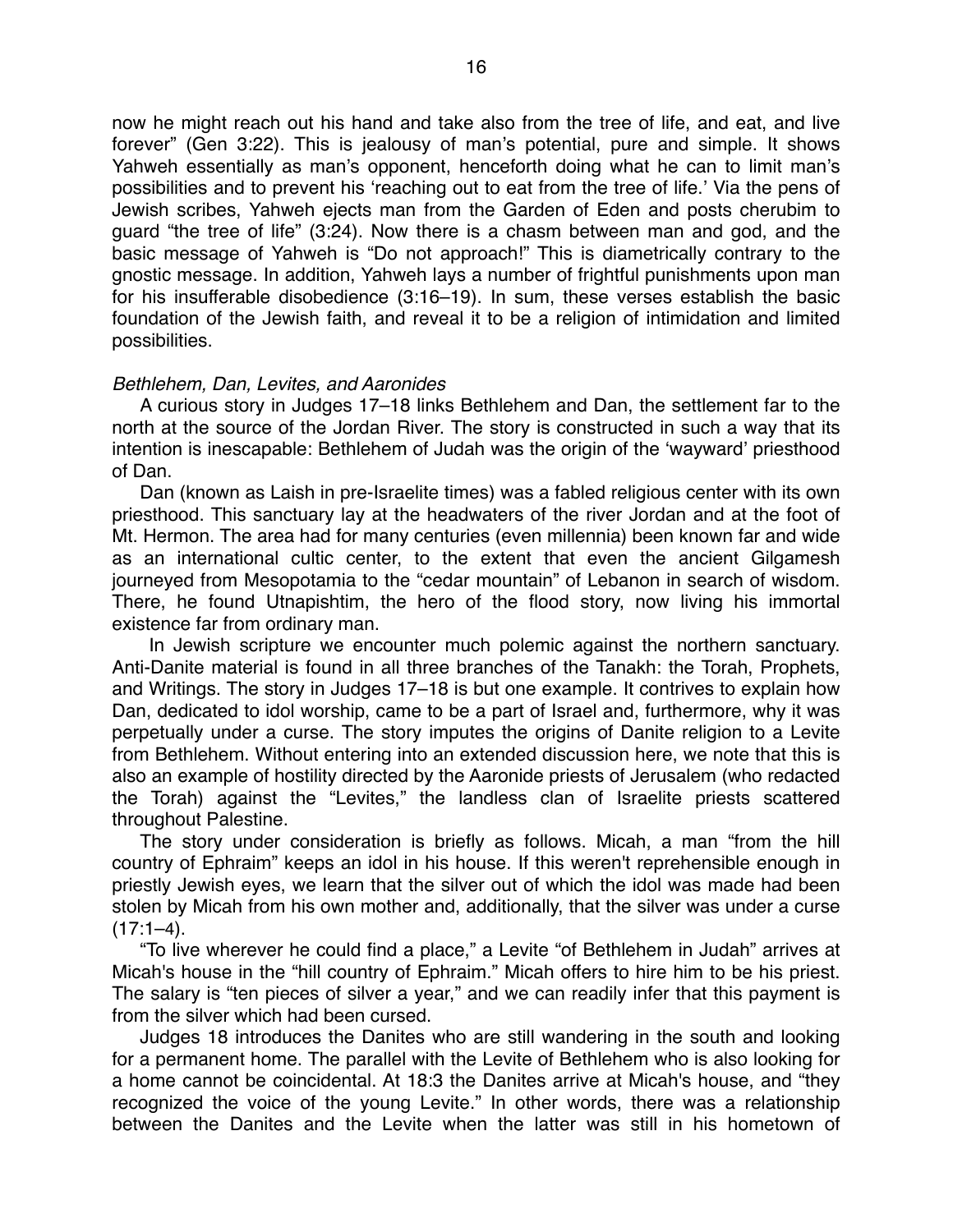Bethlehem. This further links the Danites with this particular Levite, and both with Bethlehem of Judah.

At 18:6 the Levite, now acting as priest of Micah, is a mouthpiece of Yahweh. He encourages the Danites in their mission to find a home and it is immediately thereafter that the Danites descend upon Laish/Dan. In this way, the author has shaped his story so that the Levite from Bethlehem plays a critical role in the establishment of the northern settlement of Dan by the Israelites.

The priestly author now carefully describes how the accursed silver was made into the idol venerated at Dan (18:30–31). In other words, in the mind of the author, Dan lay under a curse from its inception. Furthermore, the priests who ministered at Dan were likewise under a curse. They are explicitly named: "Jonathan son of Gershom, son of Moses, and his sons." It can be no coincidence that the Gershonites inhabited the extreme northern part of Israel and also portions of the Bashan east of the Jordan. This includes the area around Dan, and is familiar to us as "Galilee."[42](#page-16-0)

The entire story in Judges 18–19 can be seen as a self-legitimation exercise written by the Aaronides in Jerusalem against the age-old priesthood resident at the sanctuary of Dan. Our interest focuses particularly on an aspect of the Micah story that has received scant scholarly attention: the connection between Bethlehem, the "hill country of Ephraim," and Dan. These three geographical entities are linked in their adversarial position vis-a-vis the Aaronides: (1) Dan is the location of the delegitimized northern cult; (2) Ephraim is territory encompassed by Samaria—a region long delegitimized in the eyes of Jerusalem; and (3) Bethlehem, according to the story under discussion, is the hometown of the Levite who inspired the idolatrous cult that eventually located at Dan, and which did so via Samaria.

There is not space here to explore the importance of Dan/Galilee as a famous gnostic cult center already in the third millennium BCE. Issuing from the mountain above Dan, the Jordan was especially sacred, its water a pre-eminent symbol of gnosis. The Jordan was the gnostic river *par excellence*. Dipping into it ("baptism") was symbolically the equivalent of enlightenment.

The great mountain was itself the original Zion (Tsion), known also as Hermon and Senir. In the Bronze and Iron Ages, "the entrance to the cave of night" was thought to be located there, for over that mountain the sun descended into the western sea for its nightly journey under the earth. Here, in other words, were the gates to the underworld. This was where the Laḥmu deities had their home. Here, metaphorically speaking, was the first "Bethlehem."

In the Micah story, a Levite provides the connection between Bethlehem and Dan. This suggests that Levites were somehow implicated in gnosticism. This should come as no surprise, for Nielsen has shown that Moses, a Levite (Ex 2:1–2), was a devotee of the gnostic moon religion indigenous to North Arabia, which he learned from the *K*ā*hin* Jethro in Midian[.43](#page-16-1)

If the Levites were indeed linked in some way to gnosticism, this would in great measure clarify the hostility directed at them in the Torah, and why the Levites are demeaned and subordinated to the Aaronides in no uncertain terms. Commenting on Num 18:2–7, E. Rivkin writes: "The Levites are to function as Aaron's servants and

<span id="page-16-1"></span><span id="page-16-0"></span> $42$  Galilee extended east of the Jordan, as we see from the description of Josephus (Wars  $3.3.1$ ).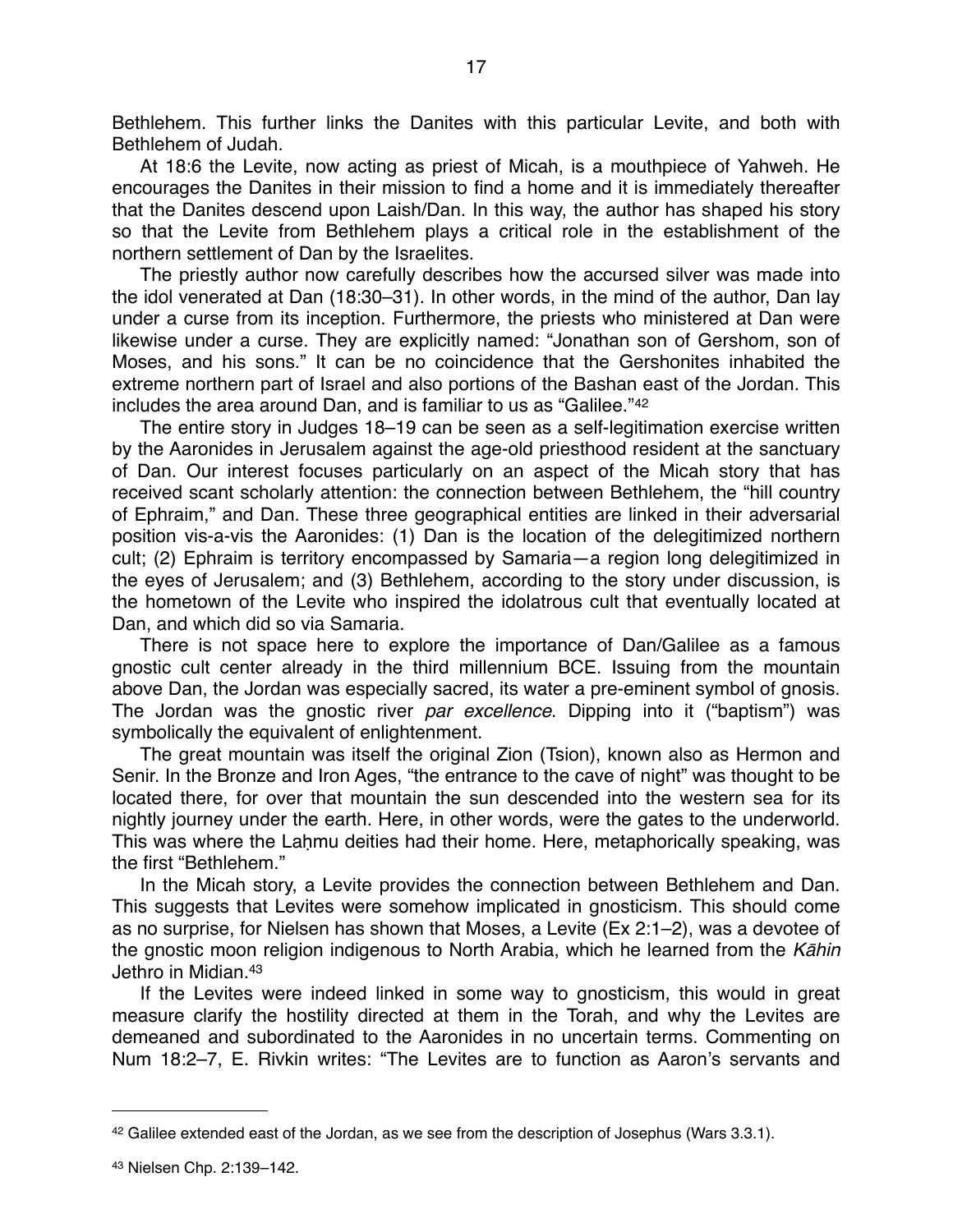under penalty of death are prohibited from burning sacrifices at the altar.["44](#page-17-0) By Aaronides is meant the aloof and ritualistic post-exilic priesthood centered in the Jerusalem Temple.

The so-called Priestly author is the mouthpiece of the Aaronides. Much of Exodus (25–31; 35–40), all of Leviticus, and Numbers are attributed to his hand. The Priestly author is responsible for elevating the Aaronides over the Levites. In these texts Moses pales before Aaron, while the latter and the Aaronides are the principal concern of Yahweh, whose overwhelming focus and love is on Aaron, his sons, the cult, and the tabernacle. Rivkin writes: "We must, therefore, conclude that the Aaronides come to power with the finalized Pentateuch and, as such, are their own creation" (IDB).

The priestly Aaronides, centered in Jerusalem, are the post-exilic religious hegemonists who took authority away from the pre- and concurrently-existing Levites. By "their own creation," Rivkin means that the Aaronides invented their own pedigree, invented their status as Levites (for Aaron was supposedly himself a Levite), and in this way they took over from the ancient and ʻtrue' Levites the administration of the Temple and essentially of Judaism.

The account noted above in which a Levite from Bethlehem goes northwards to Dan with accursed silver is an Aaronide story, at once pejorative of Bethlehem, of the Levites, and of Dan. The Aaronides could not exclude tho non-Jerusalem based Levites from the cult—for Levi was one of the twelve sons of Jacob, and his descendants had long been in the land carrying out priestly functions. But they could, and did, exclude those Levites from approaching "to offer incense before Yahweh" (Num 16:40).

It would appear, from our inferences, that the non-Jerusalem Levites were indeed Hebrews, but gnostic-leaning Hebrews. We can also speculate that gnosticism became ʻheretical' with the ascendancy of the highly centralized Aaronidism of Jerusalem in the post-Exilic period (c. 450-400 BCE). It is at this point in the organization of the religion that Judaism betrayed its gnostic roots, as mentioned above. Henceforth, the non-Jerusalem Levites constituted a surviving vestige of the original Hebrew religion, of the religion of Moses, of North Arabia—and of Dan. It is those Levites who carried on the torch of gnosticism in more or less heterodox and ʻhidden' traditions, represented by a number of works in the Jewish pseudepigrapha (above all, the Enoch literature). That literature represents a force which powerfully influenced early Christianity, including its anti-Jerusalem and anti-cultic aspects (cf. Mk 11:15–19; 7:6, 15, etc).

According to this scenario, the decentralized and landless Levites represented a heterodox Judaism vilified at every turn by the ʻnormative' Jerusalem-bound Aaronides. The Korah episode illustrates Aaronide animosity. Korah, of Levitical descent and supported by other Levites, dared to challenge his subordination to the Aaronides and demanded full priestly status. The Priestly writer fashioned his story (Num 16) in such a way that a divine sign would determine who would be allowed to approach Yahweh i.e., control the Temple and take pre-eminence in representing Israel.

The divine sign was not long in coming. The ground opened up and swallowed Korah and his levitical allies, together with their wives and children, "and all these went down alive to Sheol; the earth closed over them, and they perished from the midst of the assembly" (vv. 32–33). The purpose of the story is then stated: "a reminder to the Israelites that no outsider, who is not of the descendants of Aaron, shall approach to offer incense before Yahweh" (v. 40). It was no longer sufficient to be merely a Levite—

<span id="page-17-0"></span><sup>44</sup> IDB, Suppl. volume, "Aaron, Aaronides."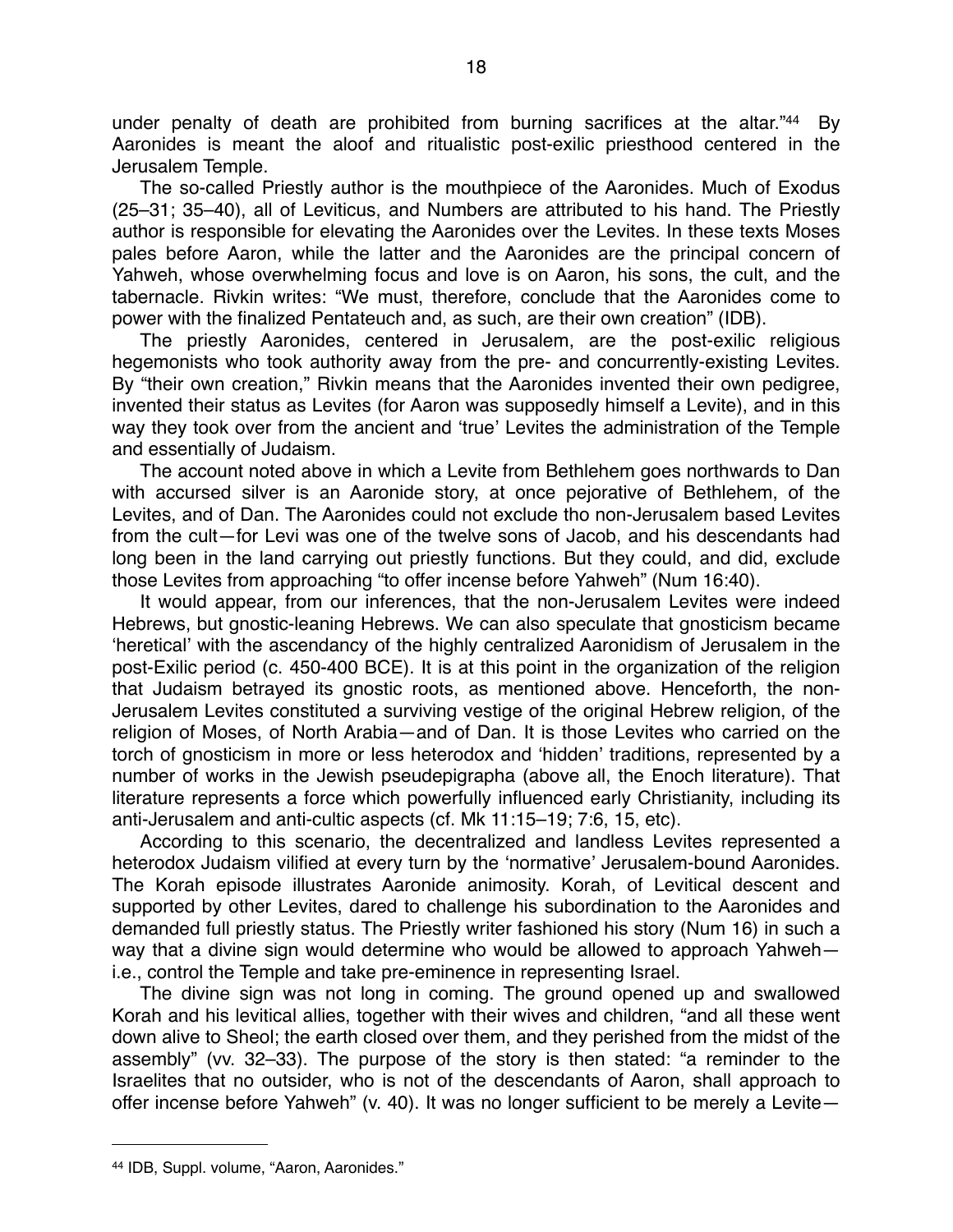one had to be a descendent of Aaron. Thus, insiders and outsiders exchanged places. The latecomers and true outsiders, the Aaronides (whose Levitical pedigree was possibly fabricated), now defined themselves as insiders; while the rest of the longstanding Levites who had worked among the people for centuries—the true insiders now became outsiders. Henceforth, the Jerusalem Aaronides wielded unchallenged authority within the priestly clan of Levi and over the Temple (Num 17:1–13). Until the rise of the Pharisees, they were pre-eminent in Israelite religion.

#### *Watchfulness, gnosis, and Christian scripture*

A review of the meaning of the root n-ts-r shows that the Natsarene's ability to attain wisdom and ʻcross over,' as discussed above, depends on an inner propensity to somehow be watchful and alert. We have discussed how, in Jewish scripture, Yahweh punishes the one who is not prepared, so that an act of nature or of god/Yahweh appears as a sudden catastrophe (pp. 14–15 above).

The New Testament also contains sayings and parables which emphasize precisely this. The divine will appear suddenly, at the most unlikely and inconvenient times (midnight, when you least expect it, etc.). God chooses to appear when men are in deep spiritual sleep, and he rewards those that are ʻawake' at such times (Mt 25:1 ff). Being found metaphorically awake or asleep is the judgment.

The Gospel of Mark is especially fulsome in enjoining ʻwatchfulness' at several points in Jesus' ministry. Among pertinent passages, the best known is perhaps the scene in the Garden of Gethsemane (14:32 ff). Jesus enjoins the disciples to "remain here, and watch" (γρηγορεῖτε) while he prays. The disciples are unable to do so and fall "asleep."

The First Evangelist also writes: "Watch therefore—for you do not know when the master of the house will come, in the evening, or at midnight, or at cockcrow, or in the morning—lest he come *suddenly* [ἐξαίφνης] and find you asleep" (Mk 13:35–36).

The Matthean evangelist illustrates the suddenness of the Lord precisely through the story of the Flood:

"As were the days of Noah, so will be the coming of the Son of man. For as in those days before the flood they were eating and drinking, marrying and giving in marriage, until the day when Noah entered the ark, and they did not know until the flood came and swept them all away, so will be the coming of the Son of man. . . Watch therefore, for you do not know on what day your Lord is coming. . . For the Son of man is coming *at an hour you do not expect.*" (Mt 24:37 f., emphasis added.)

The association of the Flood with divine retribution can be no coincidence. It shows that to ancient Sumerians and early Christians alike, sudden and devastating divine retribution was the lot of those who failed to be watchful.

The Third Evangelist portrays the sudden coming of the Son of man as the eschatological judgment:

"But take heed to yourselves lest your hearts be weighted down with dissipation and drunkenness and cares of this life, and that day come upon you *suddenly* like a snare; for it will come upon all who dwell upon the face of the whole earth. But watch at all times, praying that you may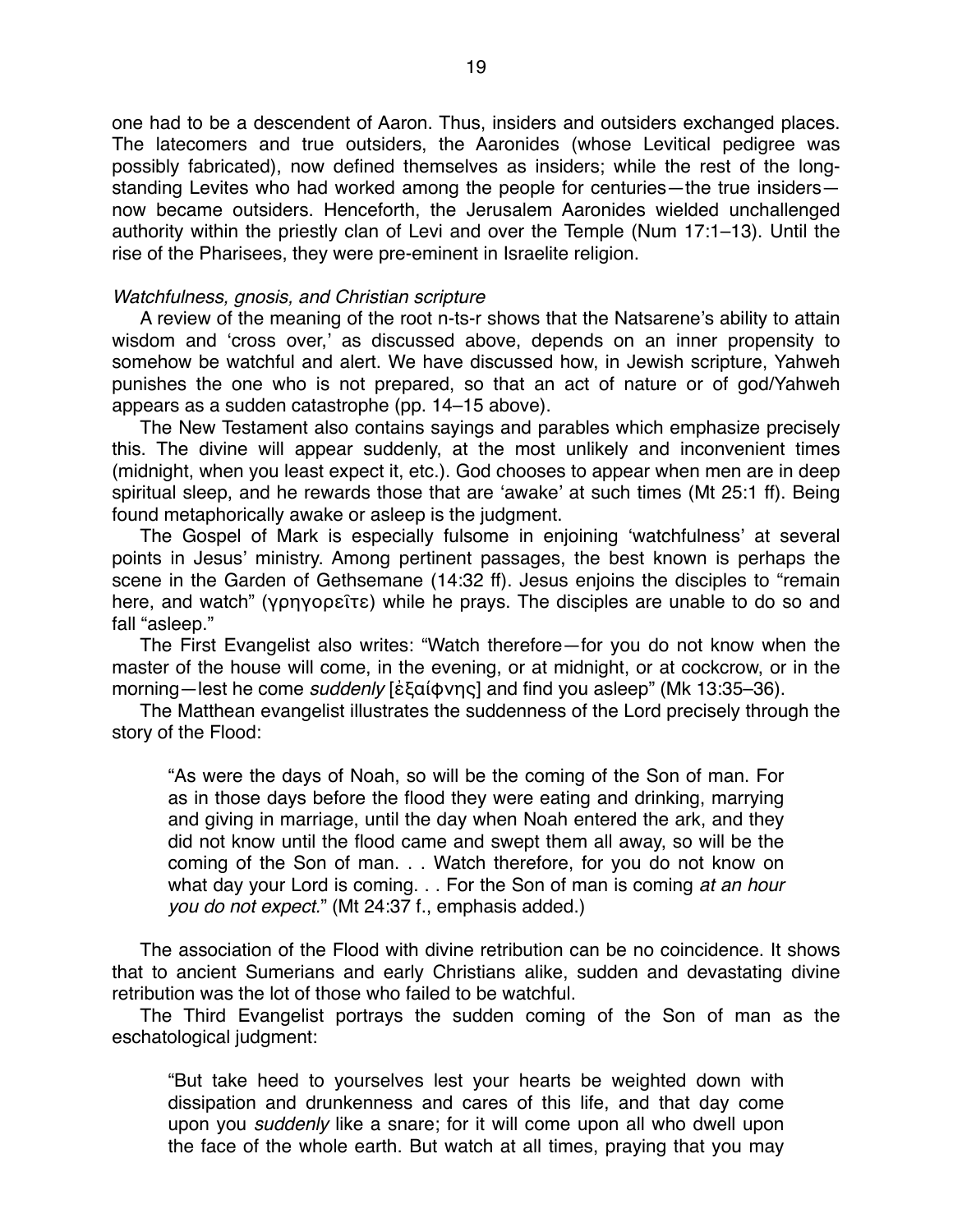have strength to escape all these things that will take place, and to stand before the Son of man." (Lk 21:34–36, emphasis added.)

At the beginning of this article we briefly discussed how one is to remove the element of ʻsurprise,' the ʻsuddenness' of the appearance of the divine (the Son of man). To repeat, the key is knowledge into the ways of the divine. The wise person knows, and thus the action of the divine does not catch him off guard. Being watchful he avoids ruin. Being watchful, he also has insight unseen by his peers—*gnosis*. The New Testament relates that one is to metaphorically prepare for the divine gaze *precisely where and when one least expects*, as did the wise maidens at midnight (Mt 25:1 ff). Watchfulness bequeaths knowledge and understanding of that which is hidden. In this way, one corrects the least visible deficiencies—those that are inner (Mk 7:21). In sum, one is perfect (Mt 5:48).

It is impossible to overemphasize the importance of watchfulness, *natsar*, in gnosticism. In late antiquity, the mantle of gnosticism passed to the Natsraiia (Mandeans) and to the Natsarenes (pre-Christians). Their names betray the Semitic root that, already for millennia, had been associated with a preparedness and hidden knowledge that *saves*. For gnostics, water was a sacred symbol of gnosis. They were known in antiquity as belonging to baptist sects, and they frequently immersed in water to memorialize and re-enact their central sacrament, the fabled attainment of gnosis (ʻenlightenment').

The Mandeans venerate John "the Baptizer," a gnostic figure who dipped others in water—that is, he metaphorically introduced them into the way of gnosis. John's teaching came from gnosis (water), out of *Bethlehem* (the gate to gnosis), from *Ephrathah* (the land of salvation)—even as his ancient namesake, Oannes, the half-fish half-man of Mesopotamian legend, emerged from the sea to teach the Sumerians wisdom more than two millennia earlier.<sup>45</sup> John preached a hopeful and revolutionary message—that salvation (*Yeshua*, "Jesus") is now and always at hand, readily available to each and every person through watchfulness and the seeking of inner gnosis. This is the hidden knowledge, the *nitsirtu* known already in Mesopotamian religion two millennia earlier.

The gnostic prophet, John the Baptizer, was the quintessential Natsarene.

<span id="page-19-0"></span><sup>45</sup> Cf. The *Babyloniaca* of Berossus, the Mesopotamian priest of the third century BCE.